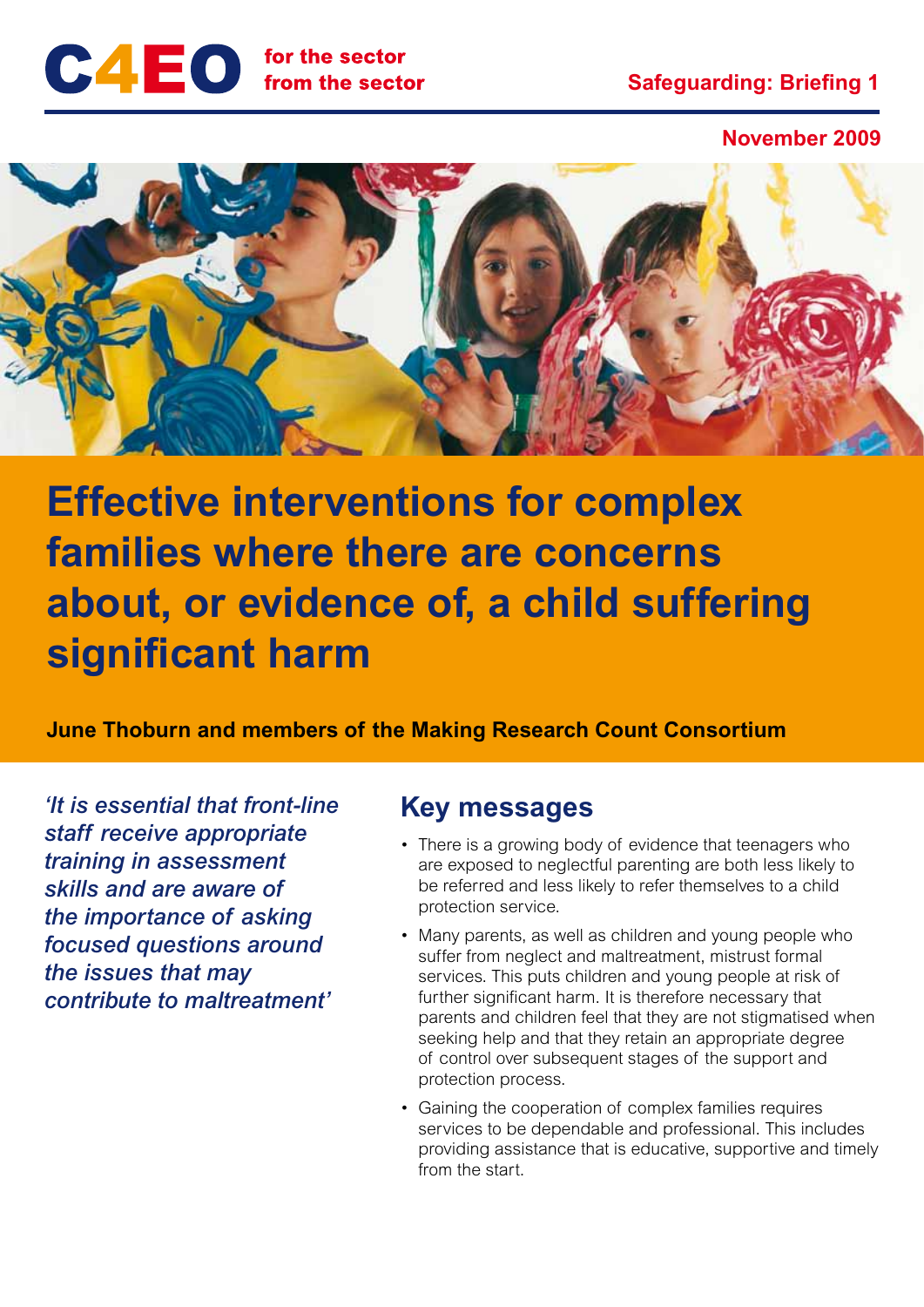• Complex cases are likely to require a long-term relationship with the children's social services. Open discussion about the nature of this relationship over time and about short-term and long-term types of support can promote this engagement.



- Apart from the consistent conclusion about the centrality of the professional relationship, no one service approach or method has yet been robustly evaluated as effective with complex families where there is evidence of maltreatment, or where maltreatment is likely unless effective services are provided.
- There is evidence that some evaluated 'model' interventions are promising, particularly with children and young people with challenging behaviour, and with parents where an abusive pattern has not become established. However, the effectiveness of manualised interventions has not yet been clearly demonstrated.
- With complex cases solution-focused approaches, though promising, must be preceded by a full psycho-social history, to avoid the dangers of the 'start again' syndrome.
- Other approaches and interventions that have not yet been rigorously evaluated, but are positively rated by children and parents, should not be automatically viewed as less effective than 'model' programmes, but their impact on child well-being should be carefully evaluated using a range of appropriate methodologies.

To achieve this, practitioners and managers in specialist services should consider how best to engage with children and families who are hard to reach and hard to change.

- Front-line staff in agencies providing universal services are central to the early identification and provision of effective services to complex families who are characterised as *hard to reach* and *hard to change*. It is therefore essential that front-line staff receive appropriate training in assessment skills and are aware of the importance of asking focused questions around the issues that may contribute to maltreatment. It is also important that they are able to identify those children and young people who are likely to experience maltreatment, and their parents.
- Practitioners in universal services, including primary and acute health services, and in adult social care, need to be prepared to raise questions about such issues on more than one occasion, and to adopt attitudes that are respectful and non-judgmental rather than blaming or punishing.
- Where it is not possible to achieve a trusting relationship, skilled and committed workers require time (sometimes intensively over a short period) to establish whether or not more intrusive measures to protect a child or young person are needed. In such cases the role of a skilled and knowledgeable casework supervisor is vital, to ensure that the child's welfare remains paramount.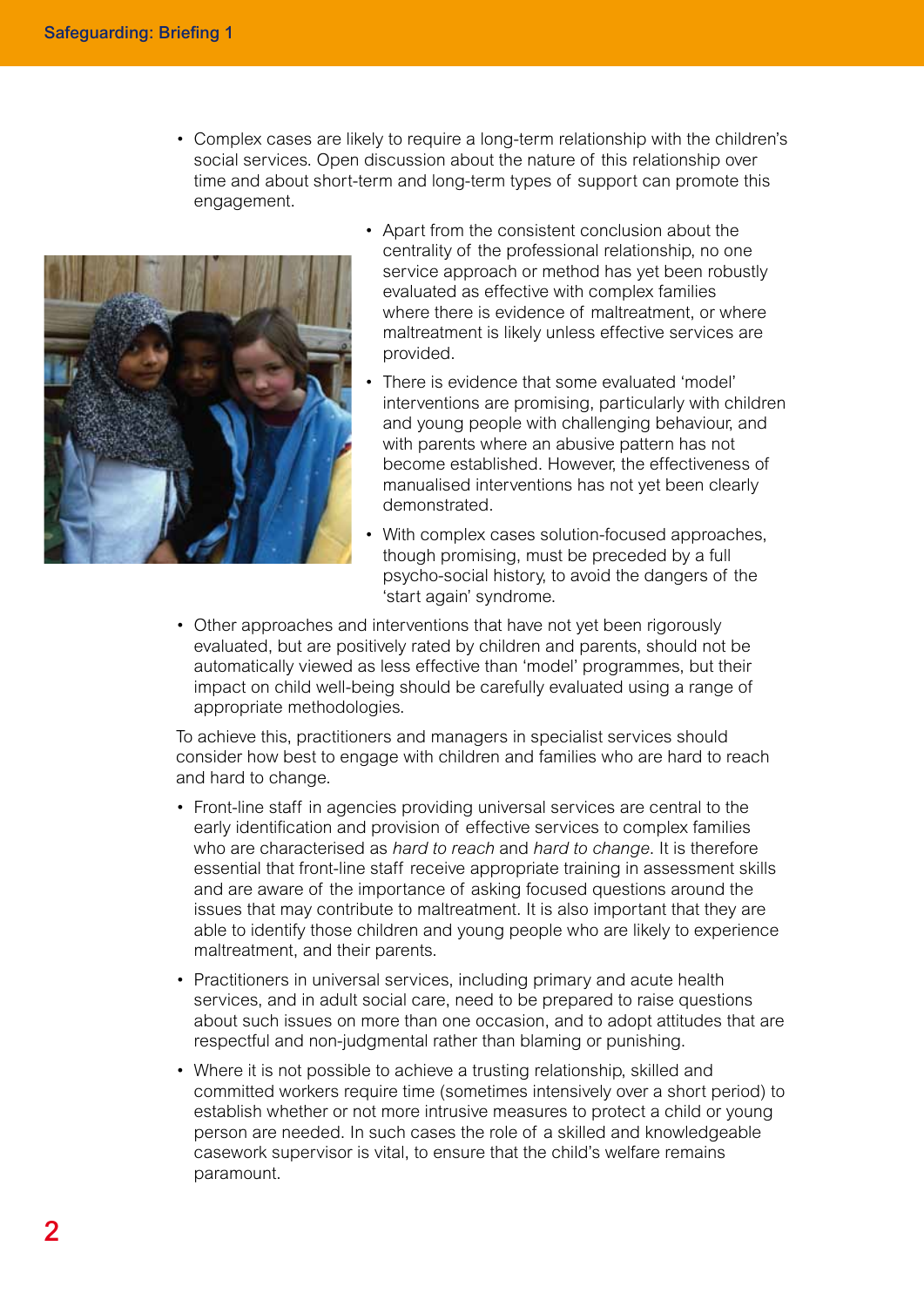- Multi-disciplinary assessment of *the overall profile of the family's past and present functioning* as well as the *type of maltreatment* is essential to the achievement of sound and cost-effective decisions about duration and intensity of the service needed to prevent re-abuse.
- A combination of services and interventions will usually be needed in these complex cases. Each case has to be researched, both by the careful collection and analysis of what is known, and matching that against the knowledge base of what may be effective in the particular child's and family's circumstances.

## **Introduction**

This briefing is based on research evidence (mainly from the UK and USA) of effective interventions to identify and support children who suffer significant harm. These children and their families are likely to require or be in receipt of 'specialist services' as defined in *Every Child Matters* (DCSF 2003) whereby their health or development is likely to be 'significantly impaired without the provision of a[n additional/targeted social care] service' (Children Act 1989: Sec 17b) or section 47 enquiry (Children Act 1989: Sec 47).

The briefing will include what is known about:

- identifying complex child protection cases
- the importance of effective assessment and decision-making
- the professional relationship between services, children and families
- evidence of effective interventions to engage families and young people
- improving protection and well-being.

## **What the issue is**

Protecting and supporting children who suffer significant harm is multi-faceted and different service approaches are likely to be effective with different types of family, at different stages of recognition of actual or likely maltreatment.

This briefing focuses on the effectiveness of interventions in complex child protection cases. 'Effectiveness' for the purpose of this briefing is defined as

*'Protecting and supporting children who suffer significant harm is multi-faceted'*

the prevention of further maltreatment or significant impairment to the child's development. This includes both child well-being outcomes and 'service output' measures. These are the extent to which appropriate services are offered and taken up, to ensure that the child's needs are met in a way which is likely to enhance their opportunity to grow and develop as they move through childhood into adult life.

## **Identifying complex child protection cases**

This section focuses on how to identify parents and young people who are particularly difficult to engage or to help in a way that achieves necessary change. It will address effective approaches to accessing additional services and the barriers faced by families in seeking specialised provision.

### **Characteristics of parents and children who are likely to experience maltreatment**

For families whose needs are especially complex there is broad agreement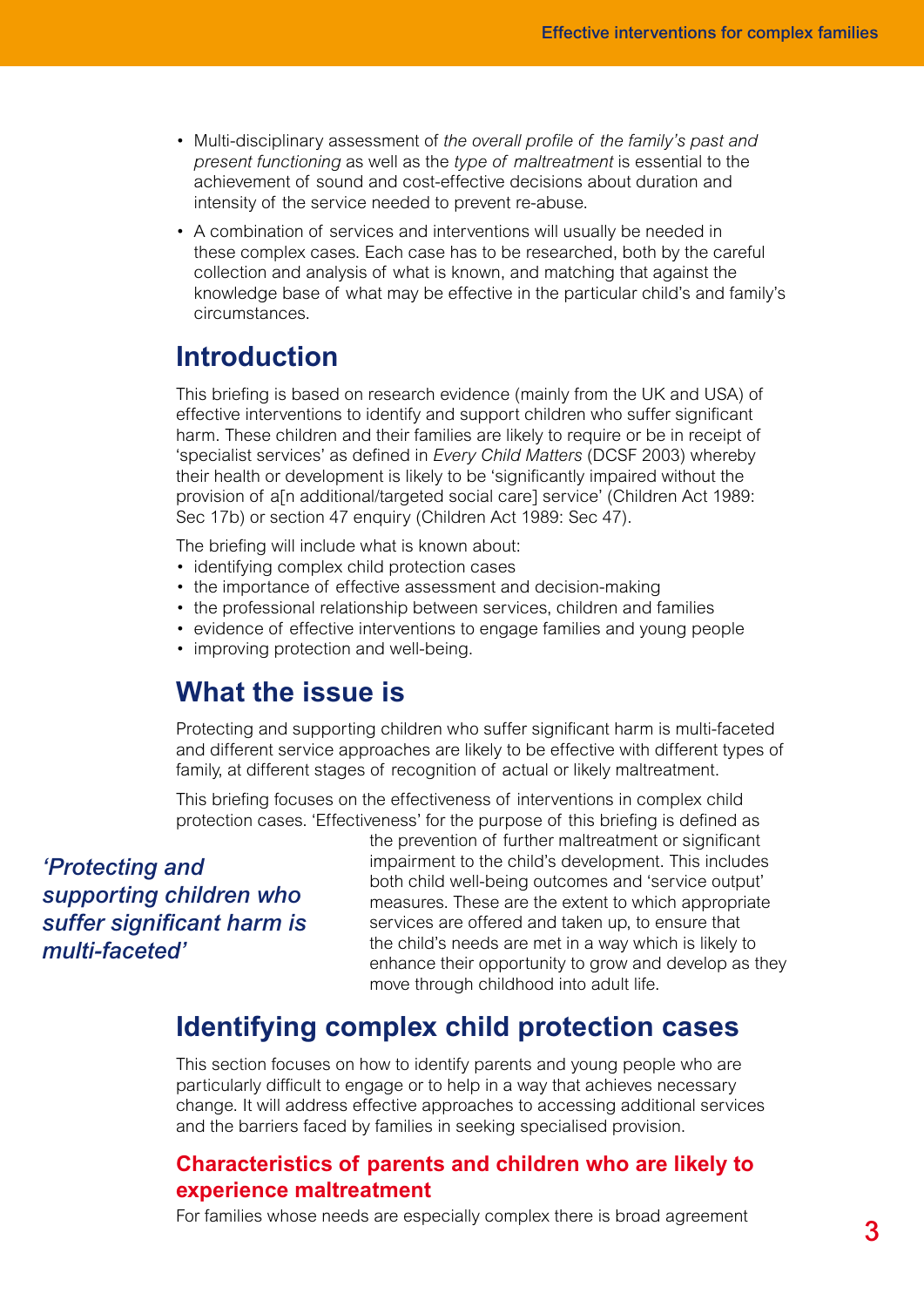about the characteristics of parents who are likely to maltreat their children and the children most likely to be maltreated (see for example Sidebotham *et al* 2001; Sidebotham and Heron 2006; Social Exclusion Task Force 2007).

Parents who become known to the social care services because their children have been harmed or are considered likely to be harmed, but who are particularly difficult to help in a way which achieves and maintains the necessary change for the child, are referred to in this briefing as 'hard to change' parents. These parents usually have one and often several of the following characteristics:

• they are isolated, without extended family, community or faith group support

*'Some children and young people have characteristics which make them "hard to engage" or "hard to help/change" and are most vulnerable to continuing harm'*

- they were abused or emotionally rejected as children, or had multiple changes of carer
- they have a mental illness, personality disorder and/ or a learning disability.
- they are particularly vulnerable if no other parent or extended family member is available to share parenting, and if this is combined with having a child who is 'hard to parent'
- they have had children by different partners, often involving an abusive relationship
- they have an alcohol or drug addiction and do not accept that they must control the habit for the sake of their child's welfare
- they have aggressive outbursts and/or a record of violence, including intimate partner violence
- they have obsessional/very controlling personalities, often linked with low self-esteem
- they were in care and had multiple placements or 'aged out' of care without a secure base (mitigated if they had a good relationship with a carer, social worker or social work team who remained available to them through pregnancy and in early parenting)
- they are especially fearful of stigma or suspicious of statutory services; this includes those from communities which consider it stigmatising to seek state assistance, immigrants who have experienced coercive state power before coming to the UK, or people with poor childhood experience of services.

Some children and young people have characteristics which make them 'hard to engage' or 'hard to help/change' and, when combined with one or more of the above parental characteristics are most vulnerable to continuing harm. These children and young people can have one or more of the following characteristics:

- children born prematurely and/or suffering the effects of intrauterine drug and/or alcohol misuse, which can make children fretful, hard to feed and unresponsive
- children with disabilities or other characteristics which make them hard to parent or 'unrewarding' in the eyes of parents who lack self-esteem and confidence
- individual members of sibling groups 'singled out for rejection' (Rushton *et al* 2001) and/or targeted for abuse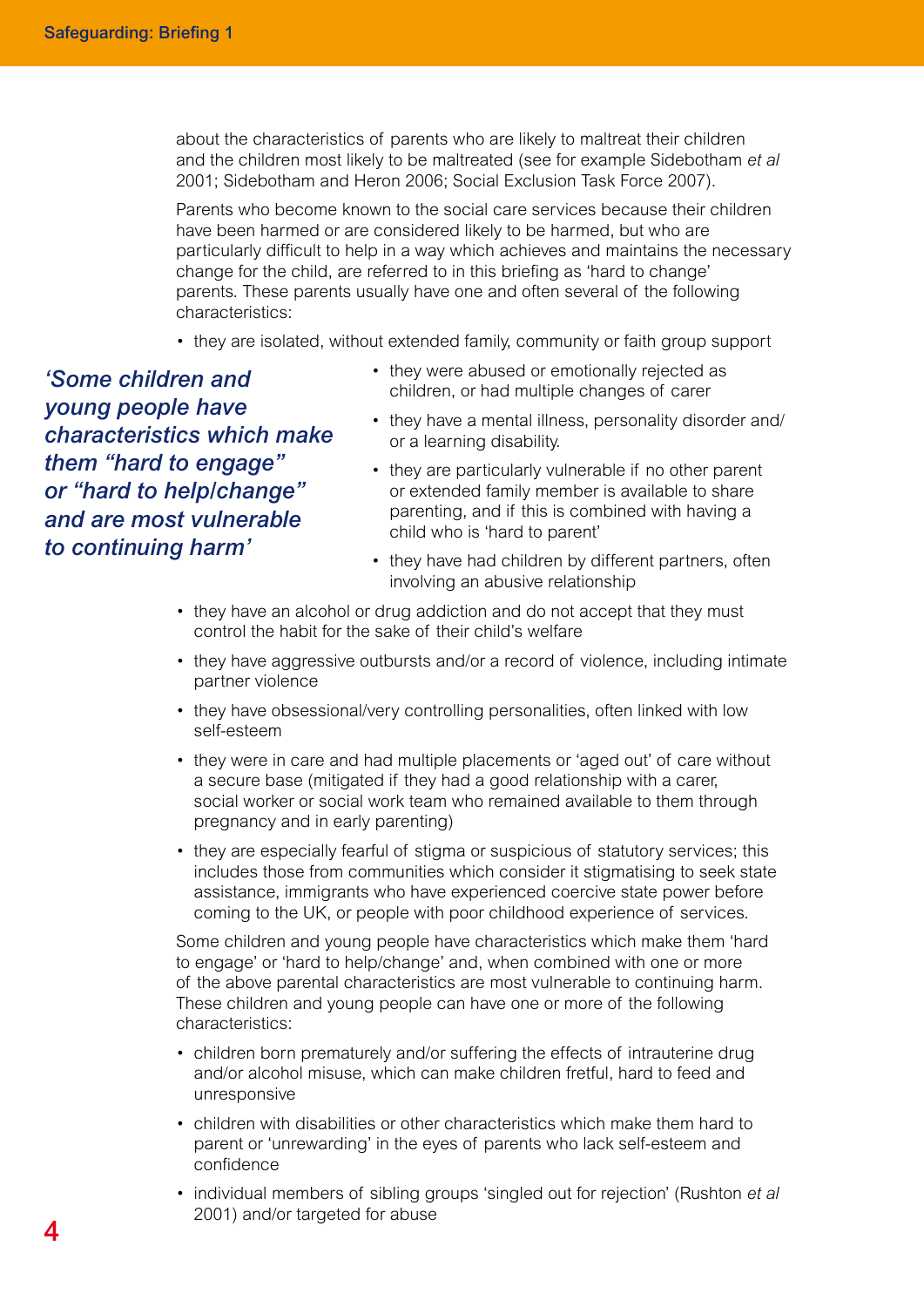- children returning home from care, especially if they suffer the loss of an attachment figure (usually a foster carer). Several recent studies have demonstrated that children who return to a parent following more than a short period of planned care are more likely to be re-abused than those who remain in permanent foster care, are placed with relatives or are adopted (Sinclair *et al* 2007; Brandon and Thoburn 2008; Farmer 2009)
- teenagers (who have often suffered from unrecognised or unresponded-to abuse or neglect) who engage in risk-taking or anti-social behaviour (Stein *et al* 2009).

Providing opportunities for 'hard to change' parents and for children or young people to seek additional assistance is important to ensure complex cases are identified at an early stage.

#### **Pathways to referring and seeking additional assistance**

Knowing about promising interventions and approaches to supporting families and protecting children is of little assistance if the family is not known to the agencies with statutory responsibilities and resources.

The Assessment Framework for Children in Need (Department of Health (DH) *et al* 2000) may provide a non-stigmatising route to access services. This may prevent neglectful behaviours escalating in families who might not otherwise seek help.

*'Front-line staff providing universal services should be made aware of the importance of speaking directly with children around the issues that may contribute to maltreatment'*

However, research provides mixed messages on parents' and professionals' perceptions of this route to services (Brandon *et al* 2006). Outreach youth workers are well placed to encourage teenagers who have suffered abuse or neglect (and often engage in risky behaviour) to seek assistance if they give out hints about maltreatment of neglectful parenting (Stein *et al* 2009). Kids Company, with its combination of a welcoming drop-in service and assertive outreach work by key workers, has a very high rate of self-referral from vulnerable young parents and teenagers (Gaskell, 2008).

In a small but illuminating study of the role of GPs in child protection identification and helping, Tompsett *et al* (2009) identify the conflicts perceived by some GPs who provide a long-term service to all family members. They particularly note that GPs tend not to speak directly with children, even when they have suspicions about maltreatment. Like other researchers who have identified reasons why some health care personnel, both in hospitals and the community, fail to make referrals (Gilbert *et al* 2008), they point to a lack of confidence that the referral will result in a service, or anxiety that it will be responded to in a way which results in the family withdrawing even from primary care services.

The messages emerging from these studies are that front-line staff providing 'universal' services should be made aware of the importance of speaking directly with children around the issues that may contribute to maltreatment, and that they should also receive training in asking child-focused questions in a sensitive way. Managers of 'targeted' and specialist services should consider whether their intake and assessment processes reduce stigma and minimise the sense that parents, children and professionals will lose all control of the situation once targeted additional services are sought.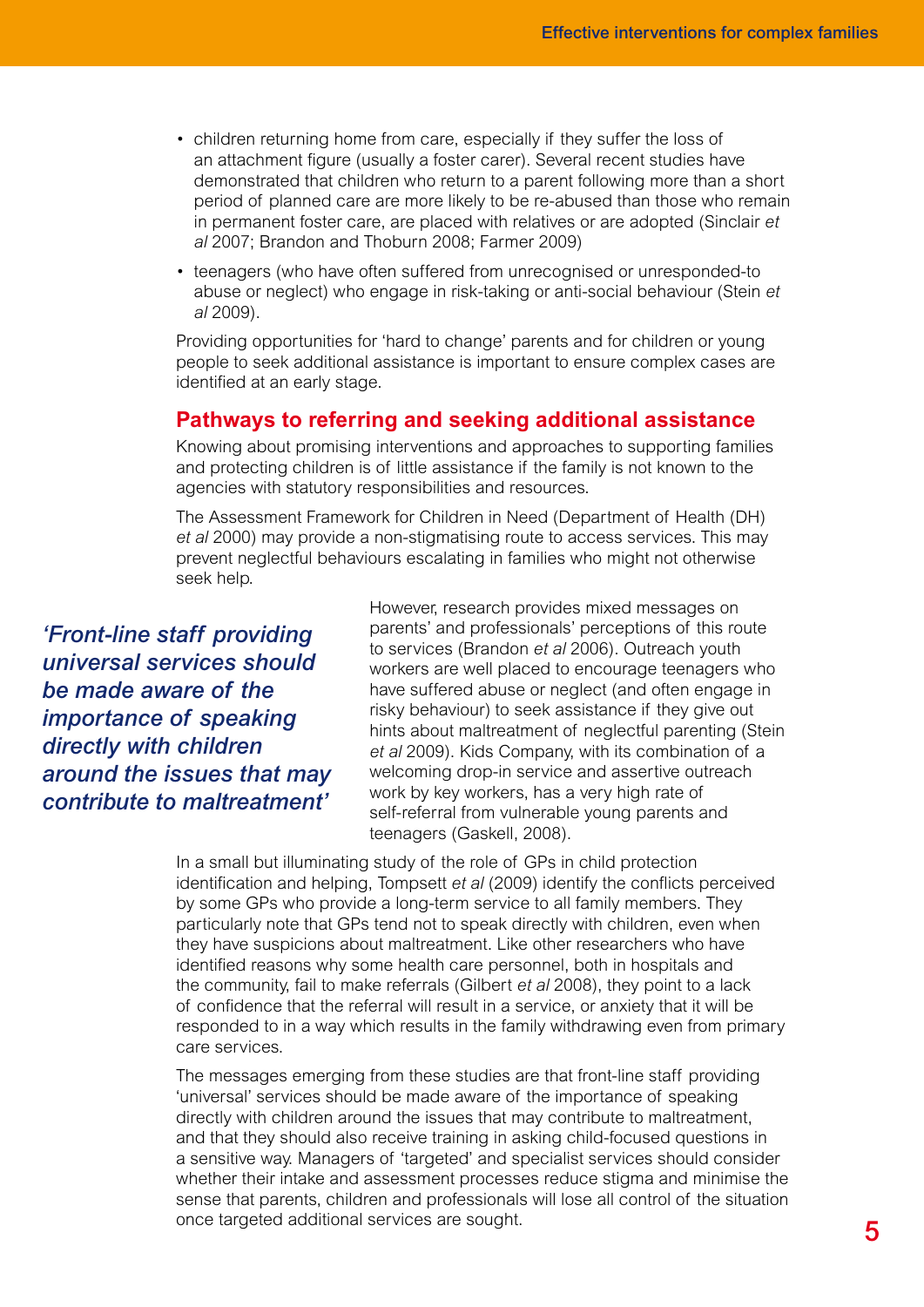### **Barriers for families and children seeking help and protection**

Hard-to-reach parents include some who are aware that their behaviour would be judged as harmful to their children. These parents include those with addictions but who do not wish to, or are unable to, give up their habit and parents aware that violence of a partner is damaging to a child but are unwilling or too fearful of the consequences to seek help. In such circumstances these parents are likely to devise strategies for concealing any difficulties in the care of their children from 'tier 1 or 2' professionals such as health visitors, GPs or teachers, or may attempt to convince these professionals that they are able to protect their children. Isolated single parents whose children become victims of 'infiltrating perpetrators' of sexual or physical abuse may also be reluctant to seek help because recognising and talking about any suspicions may mean that they will be left alone and unsupported.

The position is similar with some parents who have a mental illness which results in a child suffering harm as a result of outbursts of physical abuse, or from persistent emotional or physical neglect or psychological maltreatment. Stanley *et al* (2009) emphasise that with this group, as with those where there is

*'The fear of stigma is another powerful factor deterring other groups of families from seeking help as difficulties emerge'*

domestic abuse or addictions, an issue to be aware of is fear that contact with statutory services will result in children being removed from their care. This frequently creates a barrier to families' engagement with services, as these situations or episodes are highly stigmatising and parents and children are unlikely to disclose them readily. Practitioners in universal services, including primary and acute health services and in adult social care, need to be prepared to raise

questions about such issues on more than one occasion and to adopt attitudes that are respectful and non-judgmental rather than blaming or punishing. Open discussions of alternatives, including the possibility of a child being looked after on a short- or longer-term basis, can promote rather than deter engagement with the children's social care services.

The fear of stigma is another powerful factor deterring other groups of families from seeking help as difficulties emerge. This applies especially to some minority ethnic groups (Brophy 2003; Thoburn *et al* 2005). Hard-to-reach parents also include those who appear to be coping well but where a low tolerance threshold, or attitudes to parental control, child compliance and the use of physical methods of control may result in a one-off incident that can cause death or serious injury, especially to a small child. Gilbert *et al* (2008) cite international research demonstrating that many maltreated children are never identified by the universal services and referred on to the formal child protection services. Even at the most serious end of maltreatment, Brandon *et al* (2008) conclude that between 30 and 40 per cent of the children about whom a serious case review was initiated had not been known to children's social care within the previous two years. This is especially the case with respect to children suffering harm as a result of neglect, and can apply equally to teenagers as to younger children. Five of the 11 studies in the *Safeguarding Children Research Initiative* (Department for Children, Schools and Families (DCSF) 2009) focus on neglect and emotional maltreatment. Stein *et al* (2009) point to a growing body of evidence that teenagers exposed to neglectful parenting are both less likely to be referred and less likely to refer themselves for a child protection service.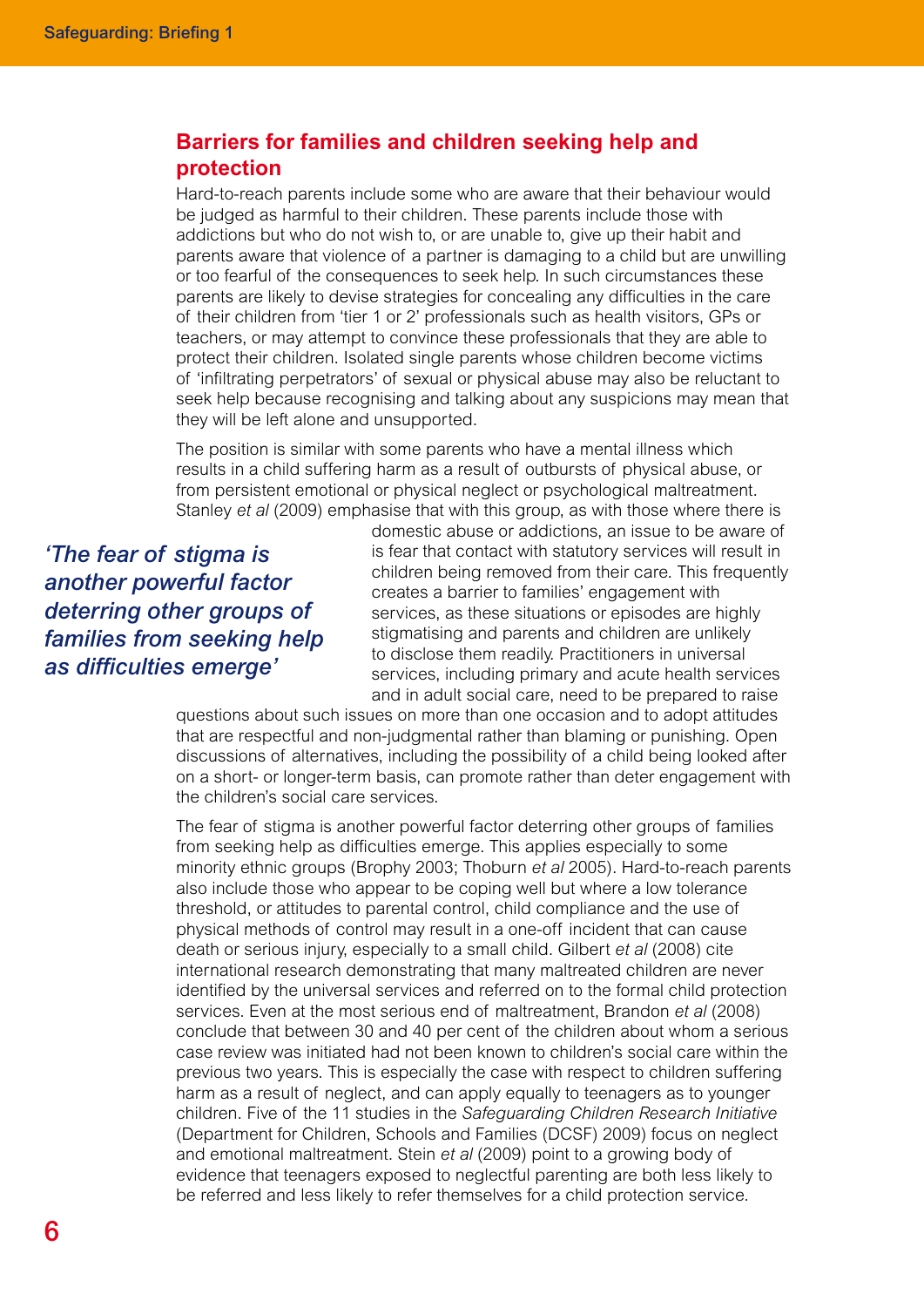Daniel *et al* (2009) have reviewed the literature on neglect, focusing especially on what is known about how parents and children indirectly indicate their need for help. They emphasise the research evidence on "the overwhelming impact of poverty" and the "corrosive power of an accumulation of adverse factors". They conclude that efforts should move on from identifying the impact of neglect (now more widely acknowledged in policy and practice) and the search for predictive tools. Instead, they argue that there should be a focus on developing assessment skills and training front-line professionals about the characteristics of parents and children, and the environmental circumstances that contribute to neglect. They also emphasise the value of communication skills that facilitate

*'Of central importance in working with complex cases is to provide a dependable, professional relationship for families and children that provides timely practical help'*

conversations with parents and children, including asking direct questions about, for example, the impact of a drug habit or a mental health problem on a child (a point also strongly made by Ayre 1998; Poblete 2003 and Jones 2006). This is in line with other studies and literature reviews which point to the problems inherent in relying on risk assessment tools as predictors of maltreatment since they identify many families who will not maltreat their children and fail to identify some who will go on to seriously abuse them (Munro 2000; Baird and Wagner 2000). However, such tools (including those listed in Appendix 3 of the guide

*Working together to safeguard children* (HM Government 2006) may be helpful in identifying vulnerable parents and children who may benefit from assistance (Shlonsky and Wagner 2005; Munro 2005).

Because of this mistrust of services by some families where harm is highly likely, strategies need to be adopted that encourage parents and young people who place themselves at risk of harm to seek help. Data from helplines such as Childline and ParentlinePlus indicate that the possibility of seeking advice without losing control of what happens next is a way in which some children and families move towards seeking a service. In another of the Safeguarding studies, Glaser and Prior (forthcoming) focus on how professionals recognise and refer concerns about emotional abuse.

## **Engaging cooperation of families with services**

Of central importance in working with complex cases is to provide a dependable, professional relationship for families and children that is educative, supportive and provides timely practical help. This section addresses the principles for assisting hard-to-change families and the value of effective assessment and decision-making.

#### **Over-arching principles for effective help and protection**

The importance of providing a dependable professional relationship for parents and children who may conceal or minimise their difficulties, is highlighted in research and practice commentaries (Buckley 2003; Jones 2001; Munro 2000; Cooper *et al* 2003; Howe 2005; Stevenson 2007; Calder 2008). Often in complex, high-risk situations, a different professional for each parent or member of a sibling group may be necessary to achieve successful outcomes. While the child's welfare must always be the paramount consideration, those working with parents who have complex needs of their own must be able to offer them a dependable professional relationship, and skilled and knowledgeable assistance.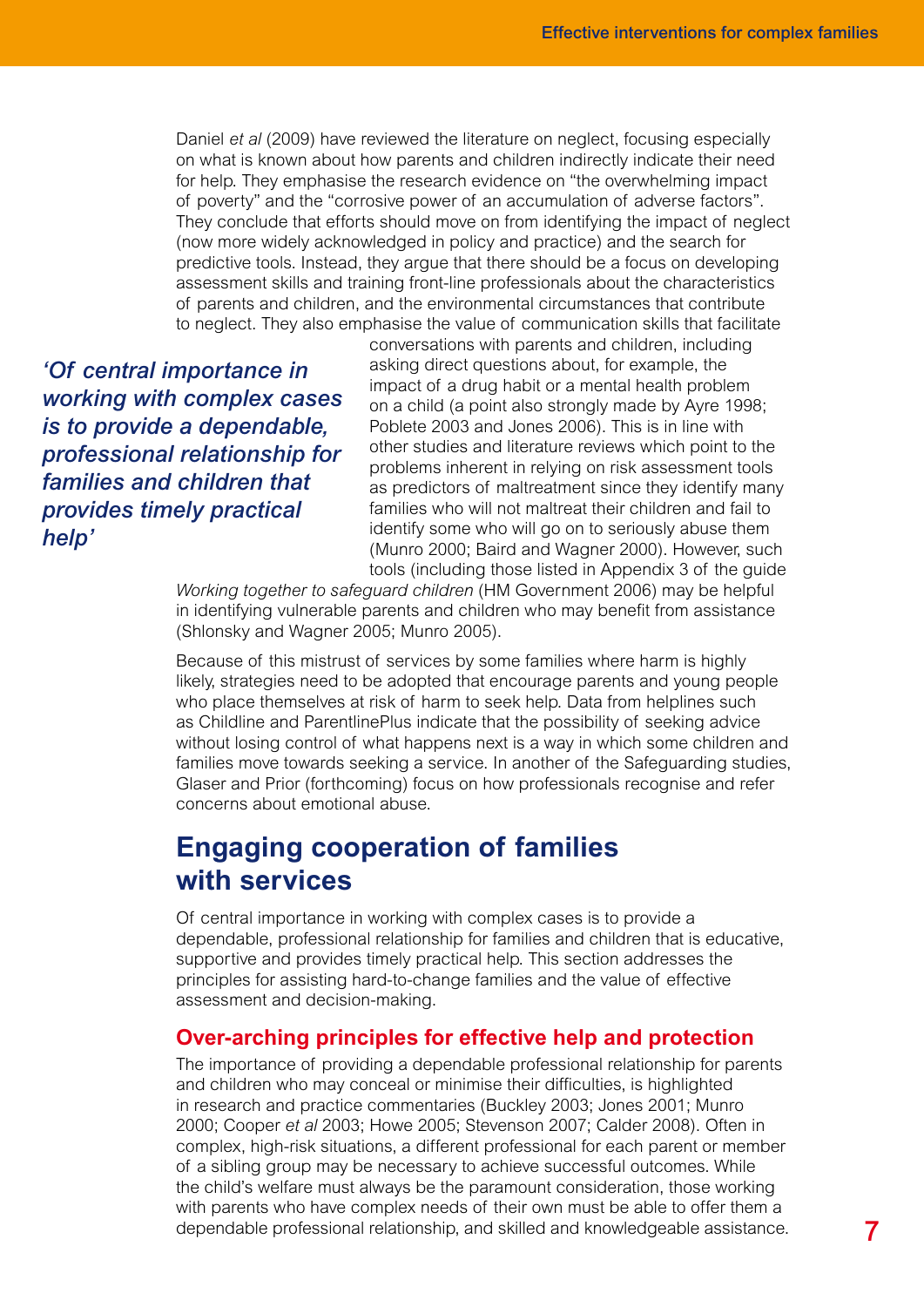Co-working in a 'team around the child and family' case requires vigilant, challenging, knowledgeable and empathic coordination and supervision of all workers and volunteers (Burton, 2009). When this approach is used, professionals meetings will be needed, alongside core group meetings and child protection conferences involving children and family members, to ensure that parents are not able to draw 'their' allocated worker into collusive situations that result in a loss of focus on the child.

Other models which can work well are a single worker with a very small case load and 24-hour availability of supervision/consultation, as in the intensive family preservation models developed in the USA (Schuerman *et al* 1994) and adapted in some agencies in the UK, including some of the family intervention projects (Brandon and Connolly 2006; Social Exclusion Task Force 2007; Tunstill and Blewett 2009). A co-working model, with two workers sharing the lead professional role for the family as a whole, is another possible approach developed from family therapy.

The essential elements of relationship-based psycho-social casework (combining elements of care and control) are based on evidence from research studies that services are unlikely to be effective if parents and children do not consider that they are treated with honesty and respect as a minimum, and cared about as individuals with needs of their own (as required by the *Principles and practice* guidance published with the Children Act 1989 (DH 1989, 1995a).

With some of the most emotionally scarred or mentally ill parents and their children it will not be possible to achieve a trusting professional relationship, and it is in these cases that family members may withhold facts or deliberately tell untruths. It is only when skilled and committed workers have time to spend with and empathise with these parents that it becomes possible to understand when important information or serious problems are being concealed and more intrusive measures to protect the child are needed. In these cases, to ensure that the child's welfare remains the paramount consideration, the role of an equally skilled and knowledgeable casework supervisor becomes even more vital (Woodhouse and Pengelly 1991; Brandon *et al* 2008, 2009; Burton 2009).

### **Effective multi-disciplinary assessment, decision-making and joint working**

For each of the professions involved in child protection work there is a large volume of literature describing the essential elements of an effective professional practice (see, for example *The child protection handbook* edited by Wilson and James, 2007). Effective joint working between professionals is essential, but the evidence that structures and systems can in themselves secure effective decision-making and joint working is weak (Hallett 1995; Glisson and Hemmelgarn 1998; Glisson 2007; Ward *et al* 2004; University of East Anglia and National Children's Bureau 2007; Audit Commission 2008).

A regularly reviewed comprehensive assessment has to be based not only on 'here and now' observations but also on a psycho-social or 'ecological' history of all family members and their relationships. In this respect, the move to greater use of family group conferencing (although, according to Vesneski (2009), the research on effectiveness in terms of child well-being outcomes is not yet robust) is likely to result in a fuller picture of the family's history and relationship patterns (Morris *et al* 2008). The Assessment Framework for Children in Need statutory guidance and the 'needs triangle' (DH *et al* 2000; Rose 2001) are based on research from child development and other relevant disciplines. The assessment process needs to lead to a conclusion not only about the type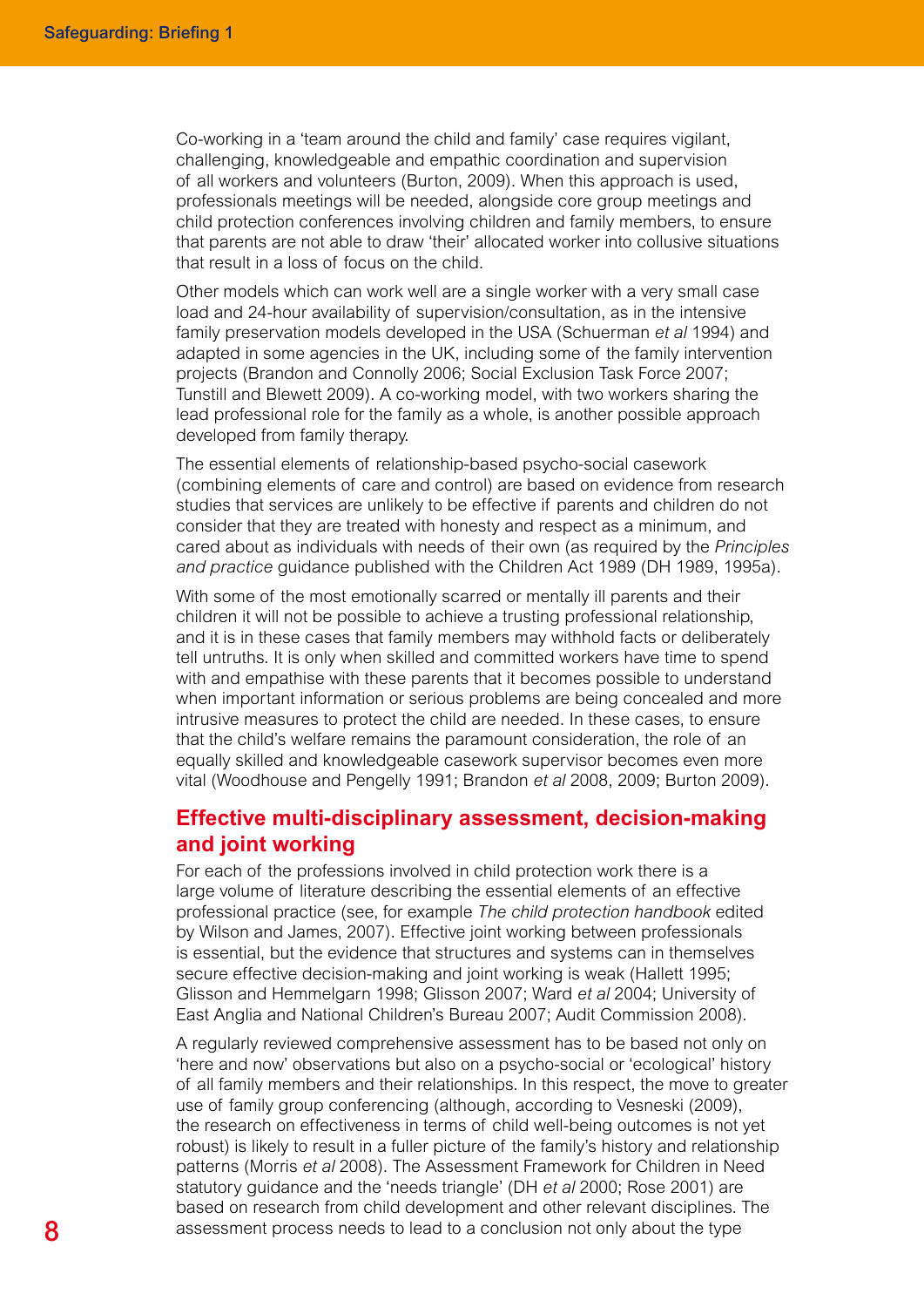of and responsibility for the maltreatment, and its impact on the child, but also on the overall pattern of family functioning. In complex cases where 'solution-focused' methods are being considered (these methods are often based on cognitive behaviour theories), it is imperative that a thorough analysis of psychological functioning and past behaviour of family members, relationships and earlier responses to services are included. Child and parental history need to be taken into account to ensure that appropriate help is provided in the child's timescale (Brandon *et al* 2008).

Decisions about the approach to service provision, and the specific methods and service components that have the best chance of being effective, have to be based on this analysis as well as periodic reassessments. Periodic reassessment is needed to catch changing circumstances and to avoid the problems associated with, on the one hand, 'crude' stereotyping and on the other, the 'start again' approach – a 'here and now' observational and 'strengths-based' approach that does not also take into account a thorough analysis of past behaviours (Brandon *et al* 2008). These approaches have been emphasised in the C4EO *Safeguarding briefings 2: What are the key questions for audit of child protection systems and decision-making?* (Fish 2009) and *3: The oversight and review of cases in the light of challenging circumstances and new information: how do people respond to new (and challenging) information?* (Burton 2009).

### **Deciding whether compulsion is needed in cases where there is continuing risk of harm**

As soon as the possibility of significant harm to a child is identified, a major question is whether it will be possible to work collaboratively with the parents or whether an element of coercion (through the formal child protection procedures or the family justice or criminal courts) will be required. Several research studies have explored the 'partnership–compulsion' dimensions of practice (Thoburn *et* 



*al* 1995; Bell 2002; Calder 2008; Brandon and Thoburn 2008). Government statistics demonstrate that there are major differences between similar authorities in the rate at which children's names were placed on the child protection register (since 2008 this now means children who have a formal child protection plan, see National Statistics and DCSF 2008a, 2008b) and use care orders rather than accommodation when children need out-of-home care (Dickens *et al* 2007; Packman and Hall 1998). Pugh (2007) found significant variations by gender, age, and local authority, in the periods of time that children had a formal child protection plan, both between, and within, authorities and shows how the technique of 'survival analysis' could assist agency planners in understanding the ways in which they make use of the formal process of making and reviewing protection plans. Differences in the use of coercion in

child protection work are even more apparent across national boundaries (Katz and Pinkerton 2003; Thoburn 2007; Gilbert *et al* 2008; Boddy *et al* 2009).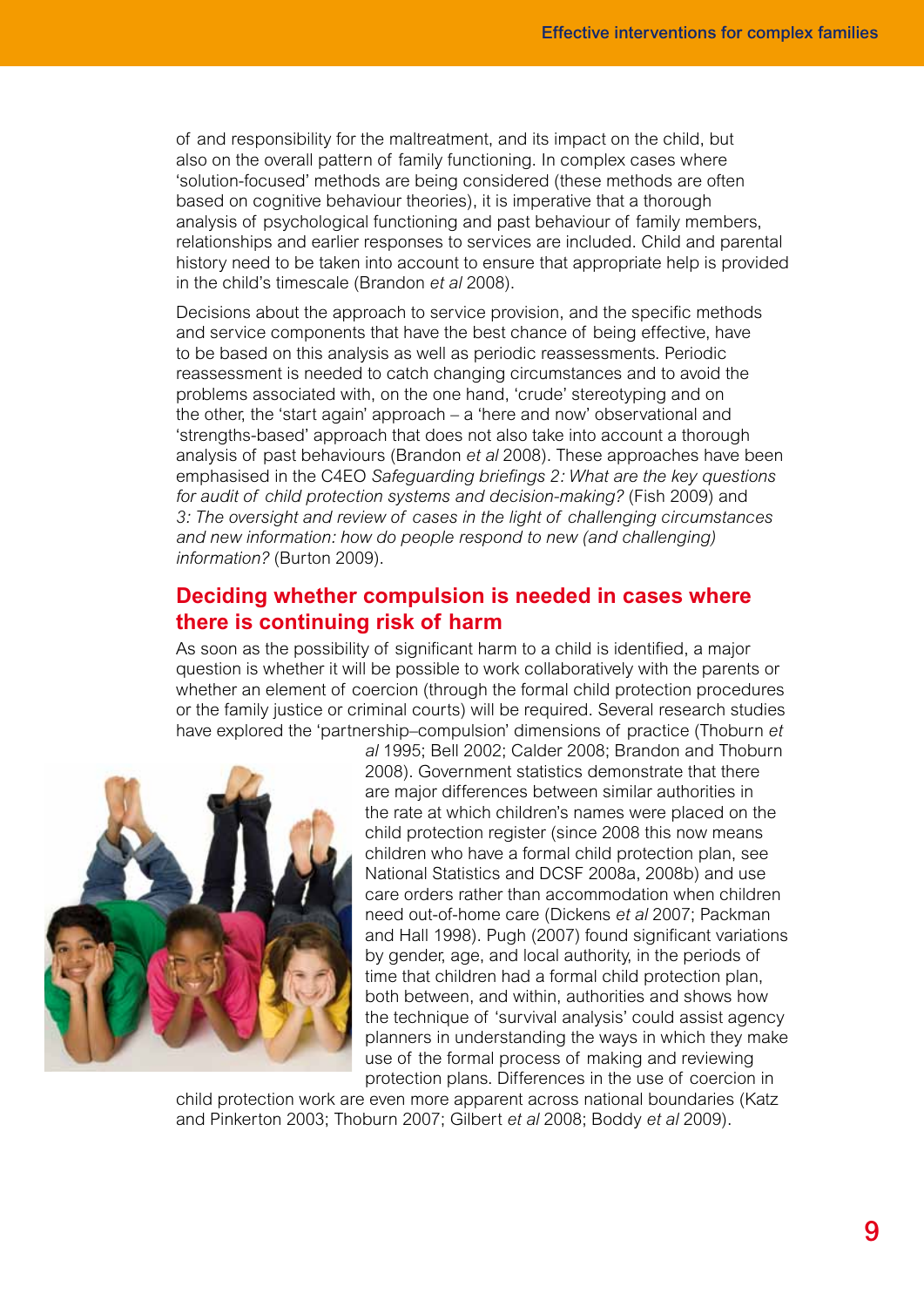# **Approaches and methods most likely to be effective with families who are 'hard to change'**

Continuity of social support is essential for complex families with whom change is hard to achieve or maintain. Change of social worker is only welcomed by these families when they have received a less than adequate service. For this reason, as well as in order to provide for more continuity in professional networks, there has been a move from a functional model to a community-based model of case allocation. However, increasing the availability of social support to these especially vulnerable families acts as a supplement to rather than a substitute for a social casework service (Gaudin 1993; Ghate and Hazel 2002).

Tunstill *et al* (2007) have identified community-based models of practice that lead to a better integration of child protection services between Sure Start children's services and targeted child and family services for families referred because of child protection concerns. An important contributor to those centres

*'Continuity of social support is essential for complex families with whom change is hard to achieve or maintain'*

that were more successful in this respect was the attachment of a child and family team social worker, who modelled the link between generally available services, and specialist child protection and looked after services.

Berry *et al* (2006) and Tunstill *et al* (2006) provide evidence that neighbourhood family centres, combining drop-in support and parenting training with 'targeted' outreach services, can be particularly

successful in working collaboratively with some families with very complex problems. The services provided include practical assistance (including financial support and subsidised day care), educative and therapeutic group work for parents and children, and relationship-based casework. The centres are well positioned to 'hold the ring' between family members' support and protection needs, possessing sought-after knowledge about the needs and preferences of parents, experience of the tasks involved in constructing local service networks and skills in joint working. This is in line with the (mainly descriptive) evaluations going back many years of the work of Family Service Units which combined a centre base with intensive outreach work. More recent examples within the voluntary sector are the work of Kids Company (Gaskell 2008) and Action for Children (Tunstill and Blewett 2009) which provide 'as long as needed' key worker outreach services with a drop-in facility. There is some evidence from these studies that solution-focused methodologies, when delivered by committed and empathic practitioners, can benefit families with complex needs, and are generally viewed positively by family members. In terms of more specialist needs, the outreach services provided by some women's refuges and drug action teams are examples of services which operate on similar lines.

These centre-based services have been reported to achieve improved parenting both for families needing a shorter-term high-intensity service and those who need a lower-intensity, longer-duration service. Parents and children form a relationship with the centre as a whole, which can facilitate the provision of a cost-effective 'episodic' service. There is some evidence from a series of USA and UK studies (see for example, Schuerman *et al* 1994; Brandon and Connolly 2006) that high-intensity family preservation services are more effective in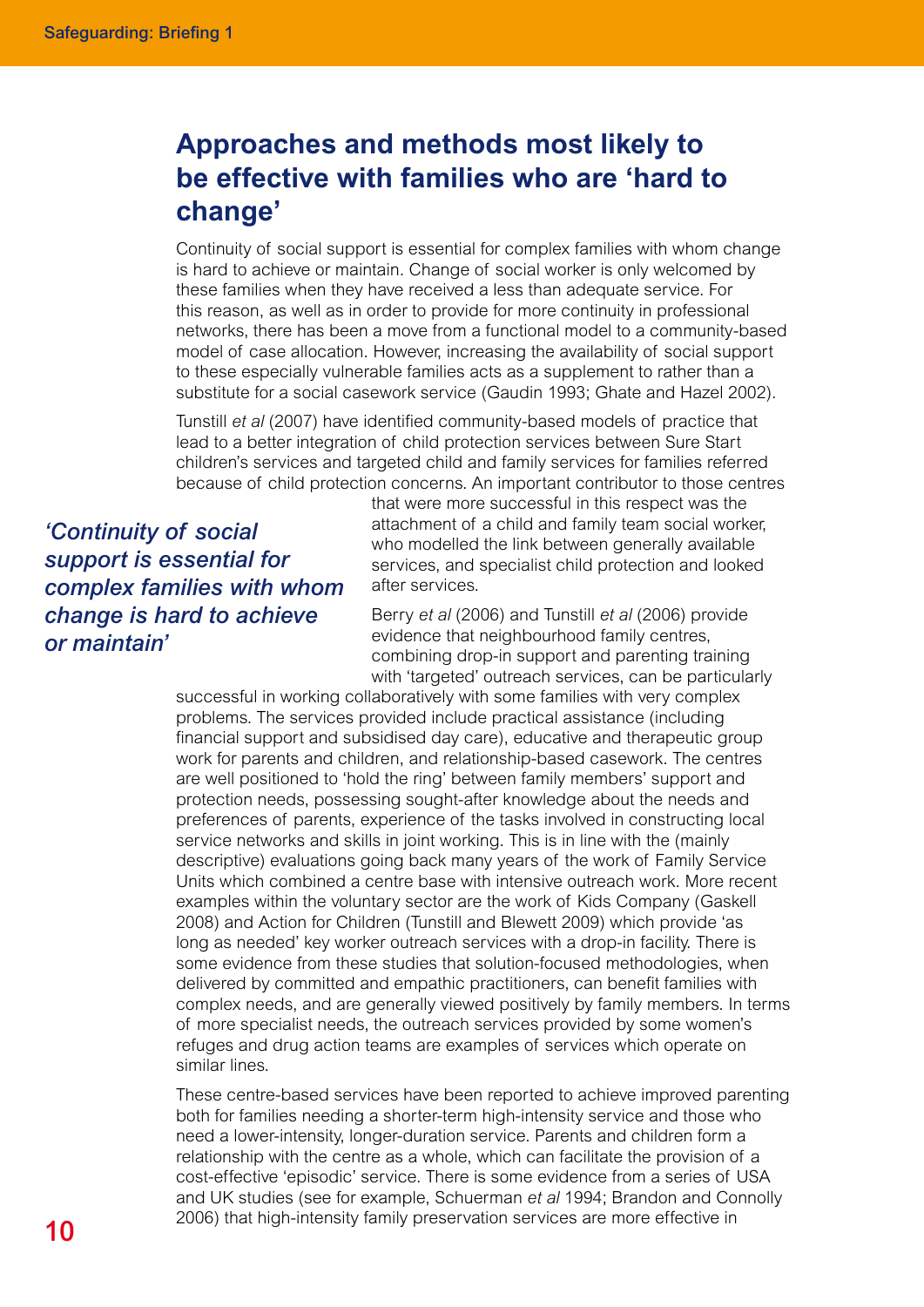preventing long-term family breakdown if they are preceded and/or followed by targetted lower-intensity or episodic services, or if the same service has 'permeable boundaries', so that families can re-enter the service of their own volition if stress levels rise again. This can be particularly appropriate for families with long-term and multiple problems, and also those with a 'single issue' such a recurring mental illness, or parents or children with a long-term disability of health condition. Recognition at an early stage that a family will benefit from a lower intensity but longer-term episodic service delivered from a familiar setting avoids the alienation often caused by repeated case closure and re-referral. It also represents a considerable saving of assessment time and peaks of high anxiety for parents and children (Thoburn *et al* 2000).

An important and much-valued aspect of the broad range of services accessed by families with complex needs is the provision of a planned 'looked after' service for a child with challenging behaviour or a respite care service with the same 'matched' family or group care resource, to families under stress. This can include parents with disabilities, mental health problems or addictions as well as the more commonly provided service to children with disabilities (Aldgate and Bradley 1999; Packman and Hall 1998; Greenfields and Statham 2004). The 'multi-dimensional' treatment foster care services currently being trialled in the UK have been shown to be most effective with children with challenging behaviour or offenders when there are parents or longer-term foster carers who can become engaged with the programme whilst the young person is with the specially trained short-term foster family (Biehal 2009; Montgomery *et al* 2009). Other services provide an element of supplementary parenting to children can be accessed to support parents. These resources include volunteer home visiting as with Home Start (Frost *et al* 1996) and the Community Service Volunteers scheme (Tunstill 2007) whereby carefully matched mentors support older children and young carers.

Moving away from broader approaches and service settings, there is some evidence on specific methods and interventions that appear promising with particular groups of parents and children. Stanley *et al* (2009) note that services to parents with mental health and addiction problems, and families where there is inter-partner abuse, have much in common. They point out that adult social care workers are likely to have extensive knowledge of these families and they may be able to offer families specialist interventions or additional resources. Importantly, some families perceive intervention from adult services, particularly those in the voluntary sector, as less threatening or stigmatising. Mentors and advocates for vulnerable families and children where there are learning disabilities can be important members of teams around the vulnerable child and family.

There have been several experimental method evaluations of manualised and clearly defined interventions with families whose children are the subject of compulsory interventions (sometimes referred to as 'model' programmes). Manualised interventions have been used primarily in the USA, where the emphasis tends to be on specific interventions or programmes designed to address specific problems (such as children's behavioural difficulties or offending behaviour). Such approaches lend themselves to experimental research methodologies including randomised controlled trials (RCTs). Barlow *et al* (2008) and Barlow and Schrader-Macmillan (2009) provide overviews of the evaluations of parenting programmes.

When manualised interventions are applied in the UK to families with complex needs, these are often provided as one of a range of centre-based services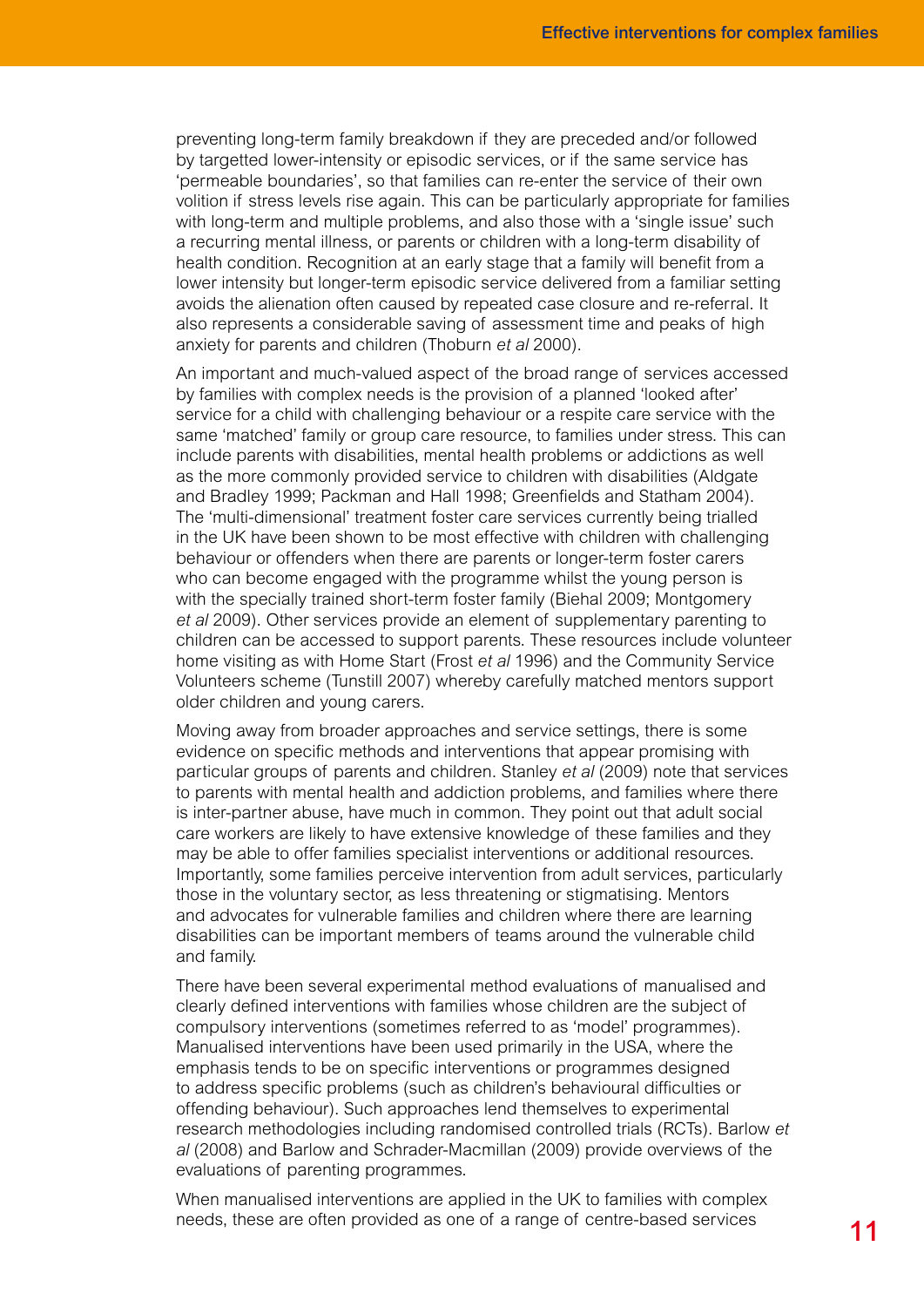or alongside social casework and other 'team around the child' services (see for example Rose *et al* 2009; Tunstill and Blewett 2009). The evidence for the effectiveness of these programmes when 'rolled out' from the clinical settings in which most were developed, and with families with more serious problems including neglectful and abusive parenting, is promising where parent-focused interventions are based on clear models geared to strengthening the parent child interactions and reducing child conduct problems (MacDonald 2001; Utting *et al* 2007; MacMillan *et al* 2008; Ruffolo *et al* 2009; Montgomery *et al* 2009). Where the evidence of effectiveness is most robust is with respect to services for children and teenagers with a range of challenging behaviours, some of which will have resulted from parental abuse or neglect. USA and Norwegian evaluations of multi-systemic therapy (MST) (Henggeler *et al* 2002) have found this short-term intensive programme to be successful with children and young people with challenging behaviour.

The independent evaluation of MST projects being piloted in England will provide important information on how well this programme 'travels' to England. At two project sites in Norway, MST clinical outcomes in the second year of programme operation matched and, for key indices of anti-social behaviour, surpassed those achieved during the first year. In addition the MST treatment delivered in the second year was more effective than regular child regular services in preventing out of home placement and reducing internalising and externalising behaviour. Together, these results demonstrated sustained



effectiveness of the programme as well as indication of programme maturation effects (Ogden, Hagen and Anderson, 2007). However, a systematic review of research (Littell 2005, 2006; Littell *et al* 2005) has questioned the robustness of the evidence and recent RCT evaluations in Ontario (Leschied and Cunningham 2002) and Sweden (Sundell *et al* 2008; Olsson 2009) have found no significant difference between outcomes for the 'treatment' and the 'service as usual' groups. despite higher expenditure on MST services. These mixed results when interventions developed in clinical settings are introduced into community settings, sometimes across national boundaries, and with children and families with a wider range of problems, have prompted calls for evaluations to learn about which aspects of the 'service as usual' provisions are associated with more effective outcomes. Whittaker (2009) and Garland *et al* (2008) provide important

accounts of approaches being adopted in the USA to identify the common elements of these interventions so that they can be used more effectively in community-based services and schools.

### **Planning and monitoring**

For those charged with planning, commissioning and monitoring services for this most vulnerable group of children and families, there is important evidence from research on cohorts of children who suffer significant harm (DH 1995b, 2001; Quinton 2004; Beecham and Sinclair 2007; Stein 2009 and DCSF 2009) and on the much smaller numbers about whom serious case reviews are commissioned (Reder and Duncan 1999; Sinclair and Bullock 2002; Rose and Barnes 2008; Brandon *et al* 2008, 2009).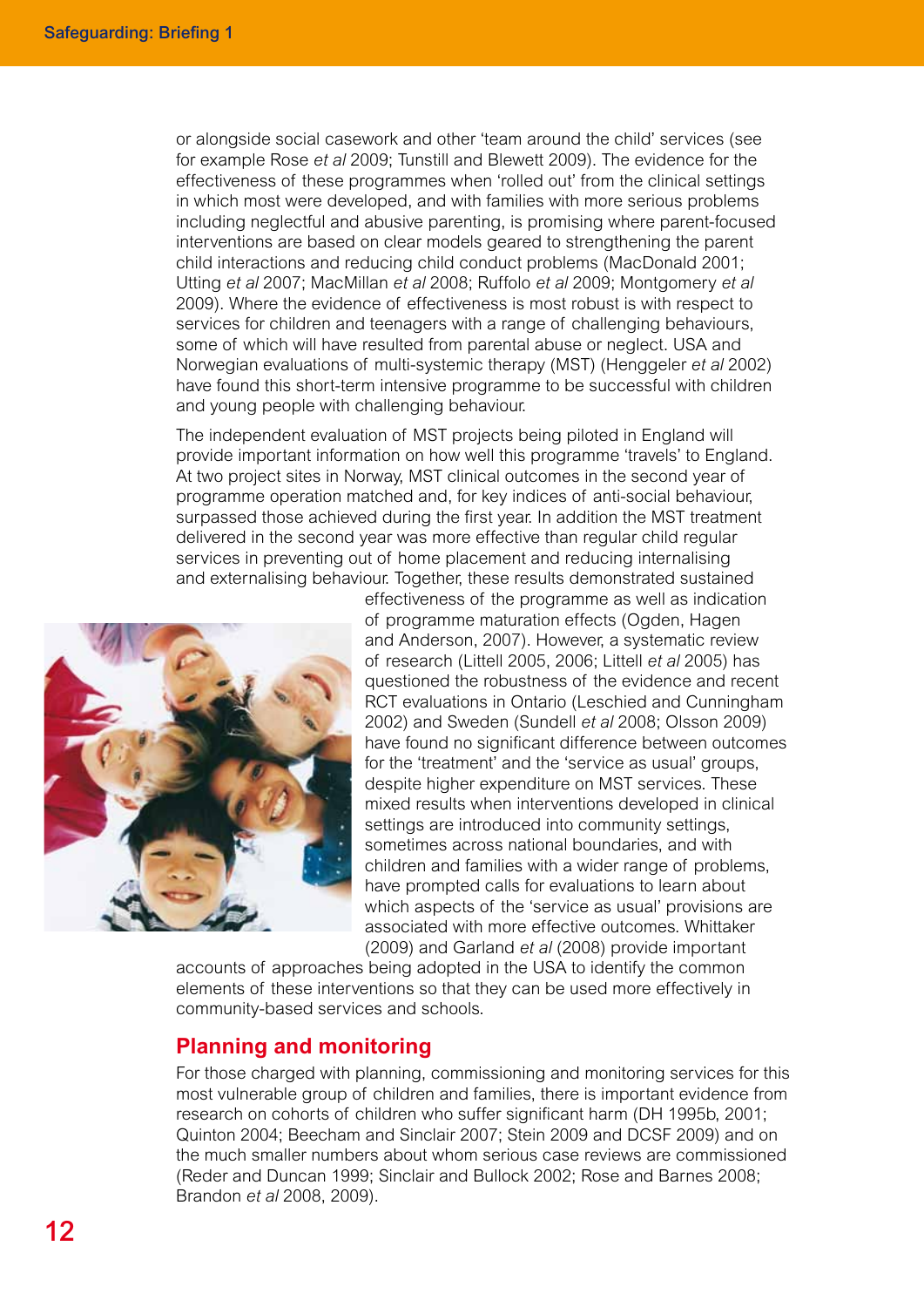These studies point to three overlapping broad family groups requiring different approaches to identification, assessment, support, protection and therapy. These groups are:

- families whose *circumstances are especially complex*, including some of minority ethnic origin, and families and children who experience frequent changes of carer or address
- families who are '*hard to identify or engage*'
- families who may be well known to services but are '*hard to change*'.

Where manualised programmes are adapted to meet local provision or family characteristics, adaptations should be carefully recorded and evaluated. Further details on planning and monitoring complex protection cases have been detailed in C4EO *Safeguarding briefing 3: The oversight and review of cases in the light of challenging circumstances and new information: how do people respond to new (and challenging) information?*

# **Implications of the research for senior managers**

Whilst there is a growing knowledge base about promising approaches to supporting families and changing harmful parenting practices in complex child protection cases, there is no clear message from research that any specific service approaches or methods will be effective with abusing families.

*'Where manualised programmes are adapted to meet local provision or family characteristics, adaptations should be carefully recorded and evaluated'*

This review has pointed to messages about what approaches and packages of services have a reasonable chance of preventing children suffering further significant harm. Policy-makers should identify broadly how many of what sorts of potentially maltreating families exist in their area.

The knowledge is there to help them to do this, in that much is now known about the impact of a range of parenting behaviours, histories, contexts and relationships on children's lives. This involves attention at a community as well as an individual case level. This

will bring together individual risk assessment, analysis of needs and risks of maltreatment, which can then be matched with an audit of how the approaches and services currently available fit with what is known about best professional practice across the disciplines. We are still some way away from having a 'menu' of methods known to be effective, particularly with complex families who are hard to reach and hard to change. It is therefore essential that practice developments are reported and shared in order to promote the development of knowledgeable and creative options.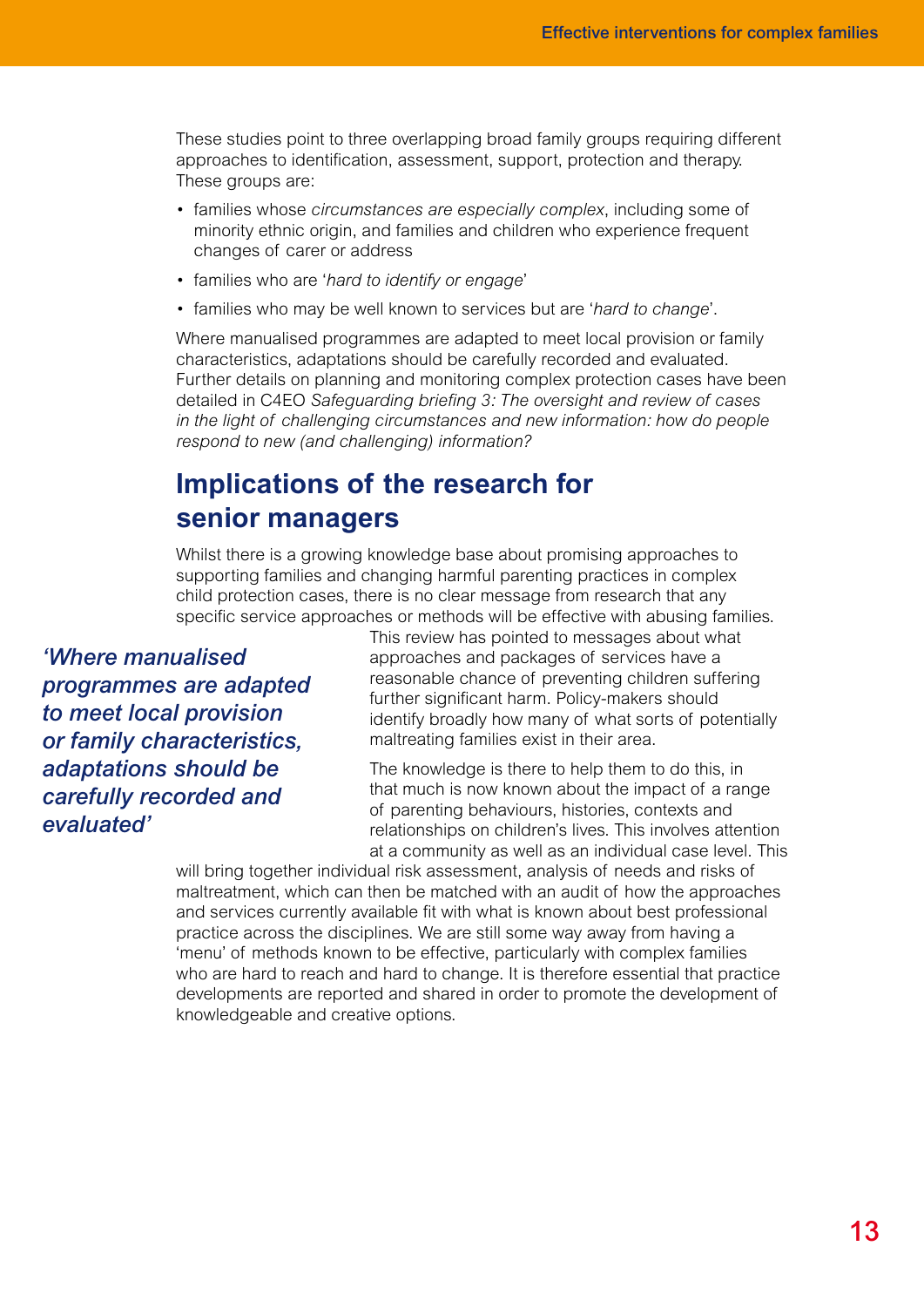## **References**

Aldgate, J. and Bradley, M. (1999) *Supporting families through short-term fostering*, London: TSO.

Audit Commission (2008) *Are we there yet? Improving governance and resource management in Children's Trusts*, London: The Stationery Office.

Ayre, P. (1998) 'Significant harm: making professional judgements', *Child abuse review*, 7, 5, 330–342.

Baird, C. and Wagner, D. (2000) 'The relative validity of actuarial- and consensus-based risk assessment systems', *Children and youth services review*, 22, 11/12, 839–871.

Barlow, J., Schrader-Macmillan, A., Barnes, J., Smith M., Ghate D. (2008) *Review of reviews – Child Health Promotion Programme*, London: Department of Health.

Barlow, J., and Schrader-Macmillan, A (2009) *Safeguarding children from emotional abuse – what works?* London: DCSF.

Beecham, J. and Sinclair, I. (2007) *Costs and outcomes in children's social care: messages from research*, London: The Stationery Office.

Bell, M. (2002) 'Promoting children's rights through the use of relationships', *Child and family social work*, 7, 1–11.

Berry, M., Brandon, M., Chaskin, E., Fernandez, H., Grietens, A., Lightburn, P., McNamara, P., Mundford, R., Palacio-Quinton, J., Sanders, C. and Warren-Adamson, C. (2006) 'Identifying sensitive outcomes of interventions in community-based centres', *International journal of child and family welfare*, 9,  $2 - 10$ .

Biehal, N. (2009) 'Foster care for adolescents' in Schofield, G. and Simmonds, J. (eds) *The child placement handbook*, London: BAAF.

Boddy, J., Statham, J. Mcquail, S, Petrie, S. and Owen, C. (2009) Working at the 'edges' of care? *European models of support for young people and families*, London: Thomas Coram Research Unit.

Brandon, M. and Connolly, J. (2006) 'Are intensive family preservation services useful?: A UK study', *Journal of family preservation*, 9, 56–69.

Brandon, M., Howe, D., Dagley, V., Salter, C., Warren, C. and Black, J. (2006) *Evaluating the Common Assessment Framework and Lead Professional guidance and implementation in 2005–6*. Research report 740, London: Department for Education and Skills.

Brandon, M., Beldersone, P., Warren, C. Howe, D. Gardner, R., Dodsworth, J. and Black, J. (2008) *Analysing child deaths and serious injury through abuse and neglect: what can we learn: a biennial analysis of serious case reviews 2003–2005*, London: DCSF Research Review DCSF–RR023.

Brandon, M., Bailey, S., Beldersone, P., 2009, Gardner, R., Sidebotham, P., Dodsworth, J. Warren, C. and Black, J. (2009) *Understanding serious case reviews and their impact: a biennial analysis of serious case reviews 2005–2007*, London: DCSF Research Review DCSF–RB129.

Brandon, M. and Thoburn, J. (2008). 'Safeguarding children in the UK: A longitudinal study of services to children suffering or likely to suffer significant harm', *Child and family social work*, 13, 365–377.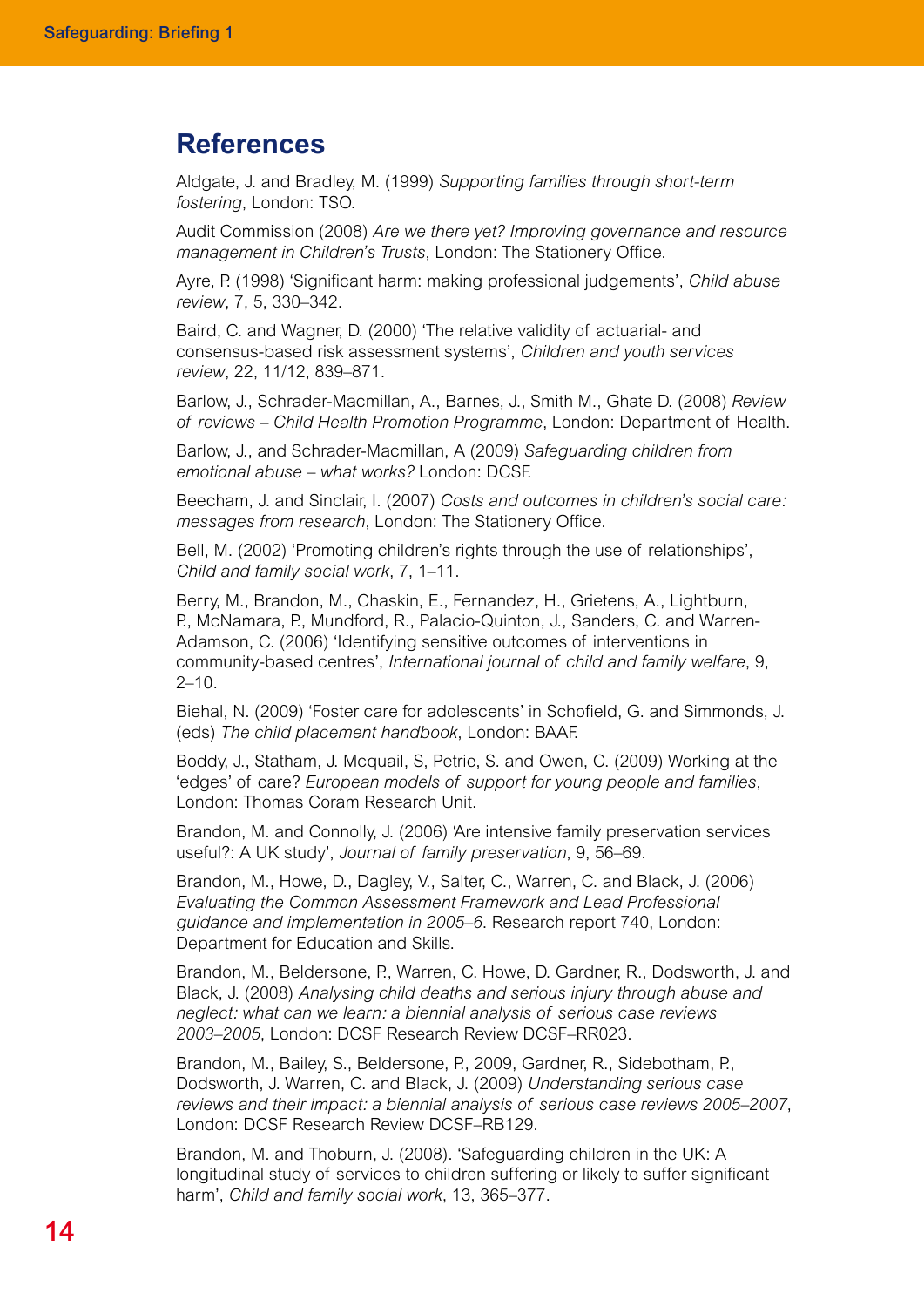Brophy, J. (2003) 'Diversity and child protection', *Family law*, 33, 674–678.

Buckley, H. (2003) *Child protection work: beyond the rhetoric*, London: Jessica Kingsley.

Burton, S. (2009) *Safeguarding briefing 3: The oversight and review of cases in the light of changing circumstances and new information: how do people respond to new (and challenging) information?*, London: C4EO (available at www.c4eo.org.uk/themes/safeguarding/files/safeguarding\_briefing\_3.pdf).

Calder, M.C. (ed.) (2007) *The carrot or the stick? Engaging involuntary clients in child protection work*, Lyme Regis: Russell House.

Cooper, A., Hetherington, R., and Katz, I. (2003) *The risk factor: making the child protection system work for children*, London: Demos.

Daniel, B., Taylor, J. and Scott, J. (2009) 'Noticing and helping the neglected child: literature review', *DCSF research brief RBX-09-03*, London: DCSF.

Department for Children, Schools and Families (2009) *Safeguarding children research initiative* (available at www.dcsf.gov.uk/research/programmeofresearch/ index.cfm?type=0).

Department of Health, (1989) *The care of children: principles and practice in regulations and guidance*, London: HMSO.

Department Of Health (1995a) *The challenge of partnership in child protection: practice guide*, London: HMSO.

Department of Health (1995b) *Child protection: messages from research*, London: The Stationery Office.

Department of Health, Department for Education and Employment and Home Office (2000) *Framework for the assessment of children in need and their families*, London: The Stationery Office.

Department of Health (2001) *The Children Act now: messages from research*, London: The Stationery Office.

Dickens, J., Howell, D., Thoburn, J. and Schofield, G. (2007) 'Children starting to be looked after by local authorities in England: an analysis of inter-authority variation and case-centred decision-making', *British journal of social work*, 37, 597–617.

Farmer, E. R. G. (2009) 'Reunification with birth families' in Schofield, G. and Simmonds, J. (eds) *The child placement handbook*, London: BAAF.

Fish, S. (2009) *Safeguarding briefing 2: What are the key questions for audit of child protection systems and decision-making?*, London: C4EO (available at www.c4eo.org.uk/themes/safeguarding/files/safeguarding\_briefing\_2.pdf).

Frost, N., Johnson, L., Stein, M. and Wallis, L. (1996) *Negotiated friendship: Home Start and the delivery of family support*, Leicester: Home Start UK.

Garland, A., Hawley, K., Brook , AM. Frazee, L. and Horlburt, M. ( 2008) 'Identifying common elements of evidence-based psychosocial treatments for children's disruptive behaviour problems', *American academy of child and adolescent psychiatry*, 47, 5, 505–514.

Gaskell, C. (2008) *Kids Company help with the whole problem.* Kids Company research and evaluation programme, London: Kids Company.

Gaudin, J. M. (1993) 'Effective intervention with neglectful families', *Criminal justice and behavior*, 20, 66–89.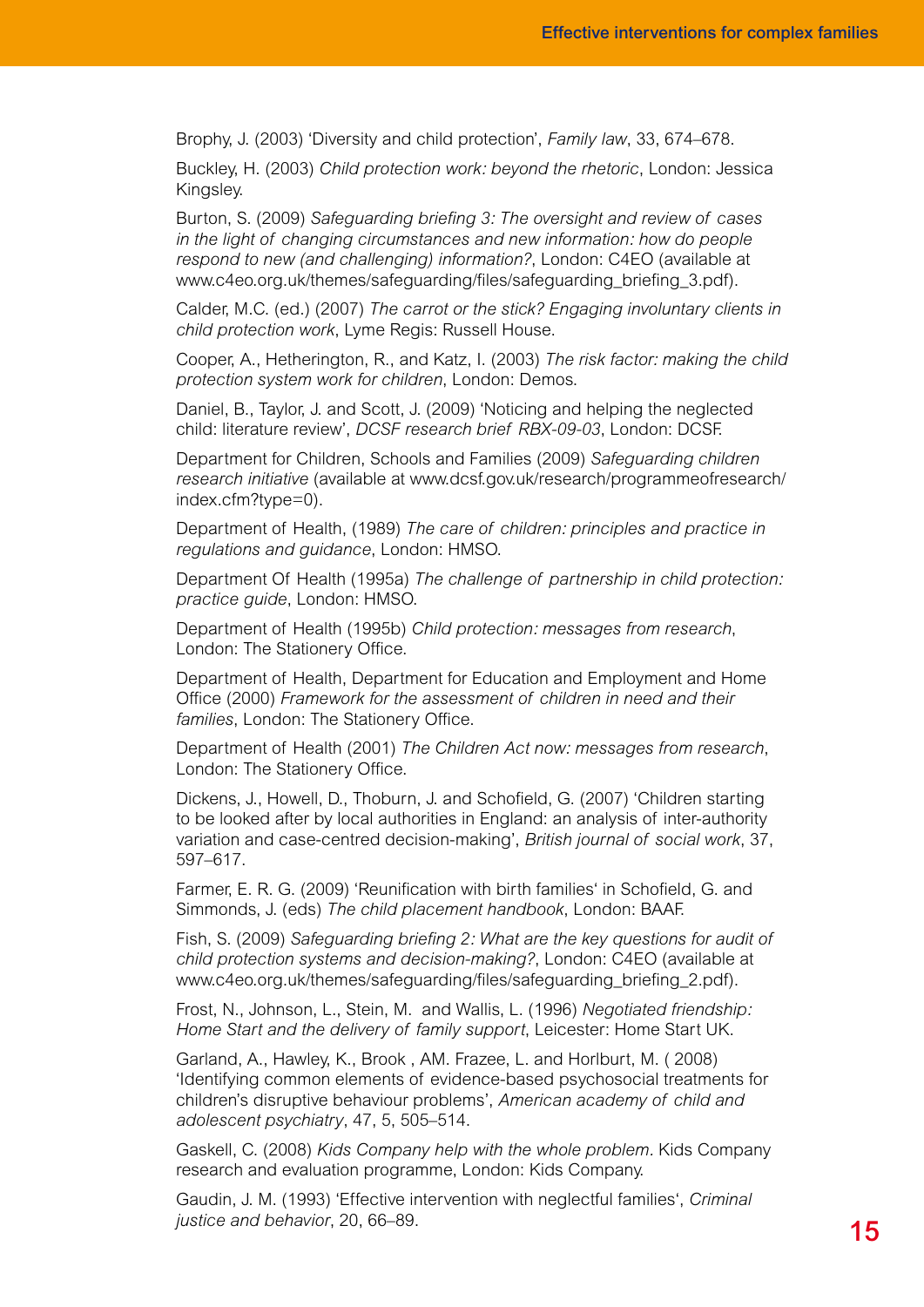Ghate, D. and Hazel, N. (2002) *Parenting in poor environments: stress, support and coping*, London: Jessica Kingsley.

Gilbert, R., Kemp, A., Thoburn, J., Sidebotham, P., Radford, L., Glaser, D., Macmillan, H. (2008) 'Recognising and responding to child maltreatment', *The lancet child maltreatment series*, Dec. 2008, 21–34.

Glaser, D. (2009) *Noticing and helping the neglected child literature review* London: Department for Children, Schools and Families (available at www.dcsf.gov.uk/research/data/uploadfiles/DCSF-RBX-09-03.pdf).

Glaser, D. and Prior, V. (forthcoming), London: DCSF.

Glisson, C. (2007) 'Assessing and changing organizational culture and climate for effective services', *Research on social work practice*, 17, 736–747.

Glisson, C. and Hemmelgarn, A. (1998) The effects of organizational climate and interorganizational coordination on the quality and outcomes of children's service systems, *Child abuse and neglect*, 22, 401–421.

Greenfields, H. and Statham, J. (2004) *Support foster care: developing a shortbreak service for children in need*, London: Thomas Coram Research Unit.

HM Government (2004) *Children Act 2004*, London: The Stationery Office (available at www.opsi.gov.uk/Acts/acts2004/ukpga\_20040031\_en\_1).

HM Government (2006) *Working together to safeguard children: a guide to interagency working to safeguard and promote the welfare of children*, London: The Stationery Office.

Hallett, C. (1995) *Interagency coordination in child protection*, London: HMSO.

Henggeler, S. W., Schoenwald, S. K., Rowland, M. D., and Cunningham, P. B. (2002) *Serious emotional disturbance in children and adolescents: multisystemic therapy*, New York: Guildford Press.

DCSF (2003) *Every Child Matters*. Cm 5860, London: HMSO.

Howe, D. (2005) *Child abuse and neglect: attachment, development and intervention*, London: Palgrave.

Jones, D. (2001) 'The assessment of parental capacity' in Horwarth, J. (ed.) *The child's world: assessing children in need*, London: Jessica Kingsley.

Jones, D. (2006) 'Communicating with children about adverse circumstances' in Aldgate, J., Jones, D. and Rose, W. (2006) *The developing world of the child*, London: Jessica Kingsley.

Katz, I. and Pinkerton, J. (eds) (2003) *Evaluating family support: thinking internationally, thinking critically*, Chichester: Wiley.

Leschied, A, and Cunningham, A. (2002) *Seeking effective interventions for young offenders: interim results of a four-year randomized study of multisystemic therapy in Ontario Canada*, London, Ontario: Centre for Children and Families in the Justice System.

Littell I, J. (2005) 'Lessons from a systematic review of effects of multisystemic therapy' *Children and youth services review*, 27, 445–463.

Littell, J. (2006) 'The case of multisystemic therapy: evidence of orthodoxy?' *Children and youth services review*, 28, 458–472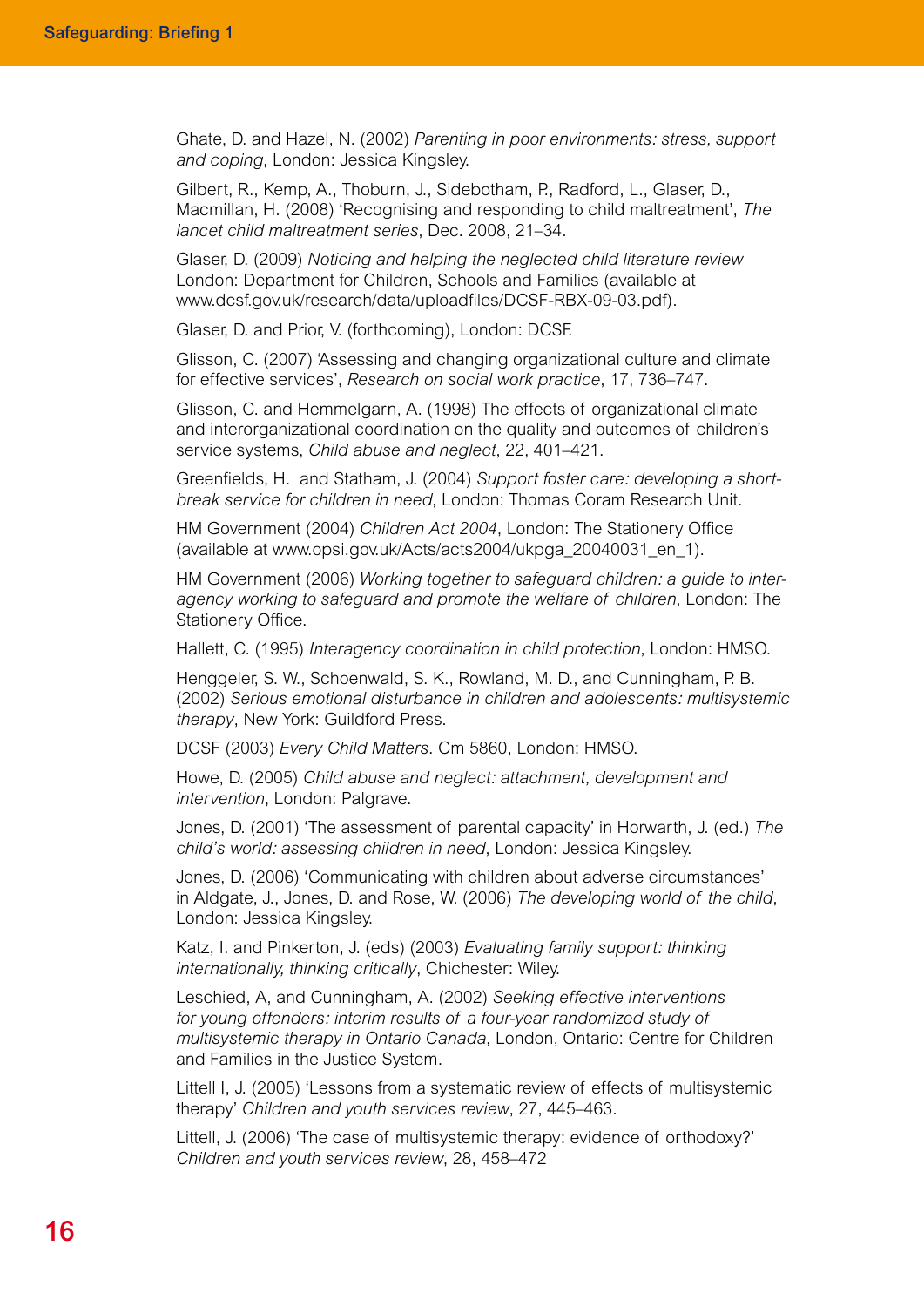Littell, J., Popa, M. and Forsythe, B. (2005) 'Multisystemic therapy for social, emotional and behaviour problems in youth aged 10 to 17', *Cochrane library, Issue 3, 2005*, Chichester: John Wiley.

MacDonald, G. (2001) *Effective interventions for child abuse and neglect: an evidence-based approach to planning and evaluating interventions*, Chichester: John Wiley.

MacMillan, H., Wathan, N., Barlow, J., Fergusson, D., Leventhal, J. and Taussig, H. (2008) 'Interventions to prevent maltreatment and associated impairment', *The Lancet, Special edition on maltreatment*, Dec. 2008.

Montgomery, P., Gardner, F., Bjornstad, G. and Ramchandani, I. P. (2009) *Systematic reviews of interventions following physical abuse: helping practitioners and expert witnesses improve the outcomes of child abuse*, London: DCSF Research Review DCSF-RBX-09-08A.

Morris, K., Hughes, N., Clarke, H., Tew, J., Mason, P., Galvani, S., Lewis, A. and Loveless, F. (2008) *Families at risk: literature review*, Birmingham: University of Birmingham.

Munro, E. (2000) *Effective child protection*, London: Sage.

Munro, E. (2005) 'What tools do we need to improve identification of child abuse?' *Child abuse review*, Vol 14, 374–388.

National Statistics and Department for Children, Schools and Families, (2008a) Children looked after in England (including adoption and care leavers), *Statistical first release*; SFR 23/2008, London: DCSF.

National Statistics and Department for Children, Schools and Families (2008b) *Referrals, assessments, and children and young people who are the subject of a Child Protection Plan, England: year ending 31 Mar 2008*, London, DCSF.

Ogden, T., Amlund Hagen, K. and Anderson, O. (2007) *Journal of children's services*, Queensland: Pier Professional

Olsson, T. M. (2009) 'MST with conduct disordered youth in Sweden: costs and benefits after two years', *Research on social work practice*, London: Sage.

Packman, J. and Hall, C. (1998) *From care to accommodation: support, protection and care in child care services*, London: The Stationery Office.

Poblete, X. (2003) *'Overview of child abuse and neglect'* in Bannon, J.M. and Carter, Y.H. *'Protecting children from abuse and neglect'*, Oxford: Oxford University Press.

Pugh, R. (2007) 'Variations in registration on child protection registers', *British journal of social work*, 37, 5–21.

Quinton, D. (2004). *Supporting parents: messages from research*, London: Jessica Kingsley.

Reder, P. and Duncan, S. (1999) *Lost innocents: a follow-up study of fatal child abuse*. London: Routledge.

Rose, W. (2001) 'Assessing children in need and their families: an overview of the framework', in Horwarth, J. (ed) *The child's world: assessing children in need*. London: Jessica Kingsley.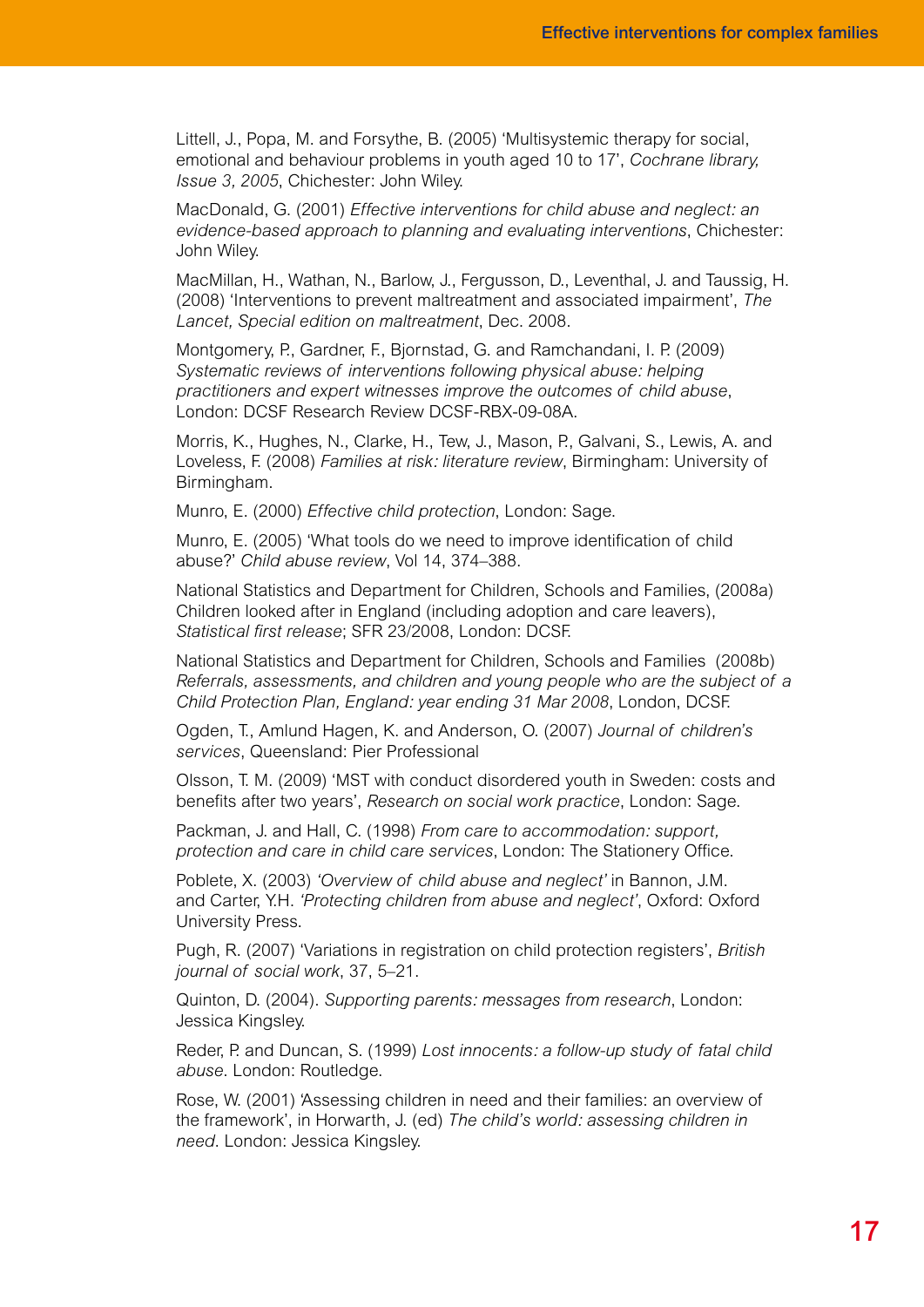Rose, W. and Barnes, J. (2008) *Improving safeguarding practice: study of serious case reviews 2001–2003*, London: Department for Children, Schools and Families.

Rose, W., Aldgate, J., McIntosh, M. and Hunter, H. (2009) 'High-risk children with challenging behaviour: changing directions for them and their families', *Child and family social work*, 14, 2, 178–188.

Ruffolo, M. C., Thoburn, J. and Allen-Meares, P. (2009) 'Children, young people and families', in Briar-Lawson, K., Orme, J., Ruckdeschel, R. and Shaw, I. (eds) *The Sage handbook of social work research: knowledge, understanding and justice*, London: Sage.

Rushton, A., Dance, C., Quinton, D. and Mayes, D. (2001) *Siblings in late permanent placements*, London: BAAF.

Schuerman, J. R., Rzepnicki, T. L. and Littell, J. H. (1994) *Putting families first: an experiment in family preservation*, New York: Aldine de Gruyter.

Shlonsky, A. and Wagner, D. (2005) 'The next step: integrating actuarial risk assessment and clinical judgment into an evidence-based practice framework in CPS case management', *Children and youth services review*, 27, 409–427.

Sidebotham, P., Golding, G., and the ALSPAC Study Team (2001) 'Child maltreatment in the children of the nineties. A longitudinal study of parental risk factors', *Child abuse and neglect* 25, 1177–1200.

Sidebotham, P. and Heron, J. (2006) 'Child maltreatment in the "children of the nineties" ' *Child abuse and neglect*, 30, 5, 497–522.

Sinclair, R. and Bullock, R. (2002) *Learning from past experience: a review of serious case reviews*, London: Department of Health.

Sinclair, I., Baker, C., Lee, J. and Gibbs, I. (2007) *The pursuit of permanence: a study of the English child care system*, London: Jessica Kingsley.

Social Exclusion Task Force (2007) *Reaching out: think family*, London: Cabinet Office.

Stanley, N., Cleaver, H. and Barnes, D. (2009) 'The impact of domestic violence, parental mental health problems, substance misuse and learning disability on parenting capacity' in Horwath, J. (ed.) *The child's world: assessing children in need*, 2nd edn, London: Jessica Kingsley.

Stein, M. (2009) *Quality matters in children's services: messages from research*, London: Jessica Kingsley.

Stein, M., Rees, G., Hicks, L. and Gorin, S. (2009) *Neglected adolescents: literature review*, Research brief; DCSF-RBX-09-04, London: Department for Children, Schools and Families.

Stevenson, O. (2007) *Neglected children and their families*, Oxford: Blackwell.

Sundell, K., Hansson, K., Andree Lofollm, C. Olsson, T., Gustle, L-H and Kadesjo, K. (2008) 'The transportability of MST to Sweden: short-term results from a randomized trial with conduct-disordered youth', *Journal of family psychology*, 3, 550–560.

Thoburn, J. (2007) *Globalisation and child welfare: Some lessons from a cross-national study of children in out-of-home care*, Norwich: UEA Social Work Monographs.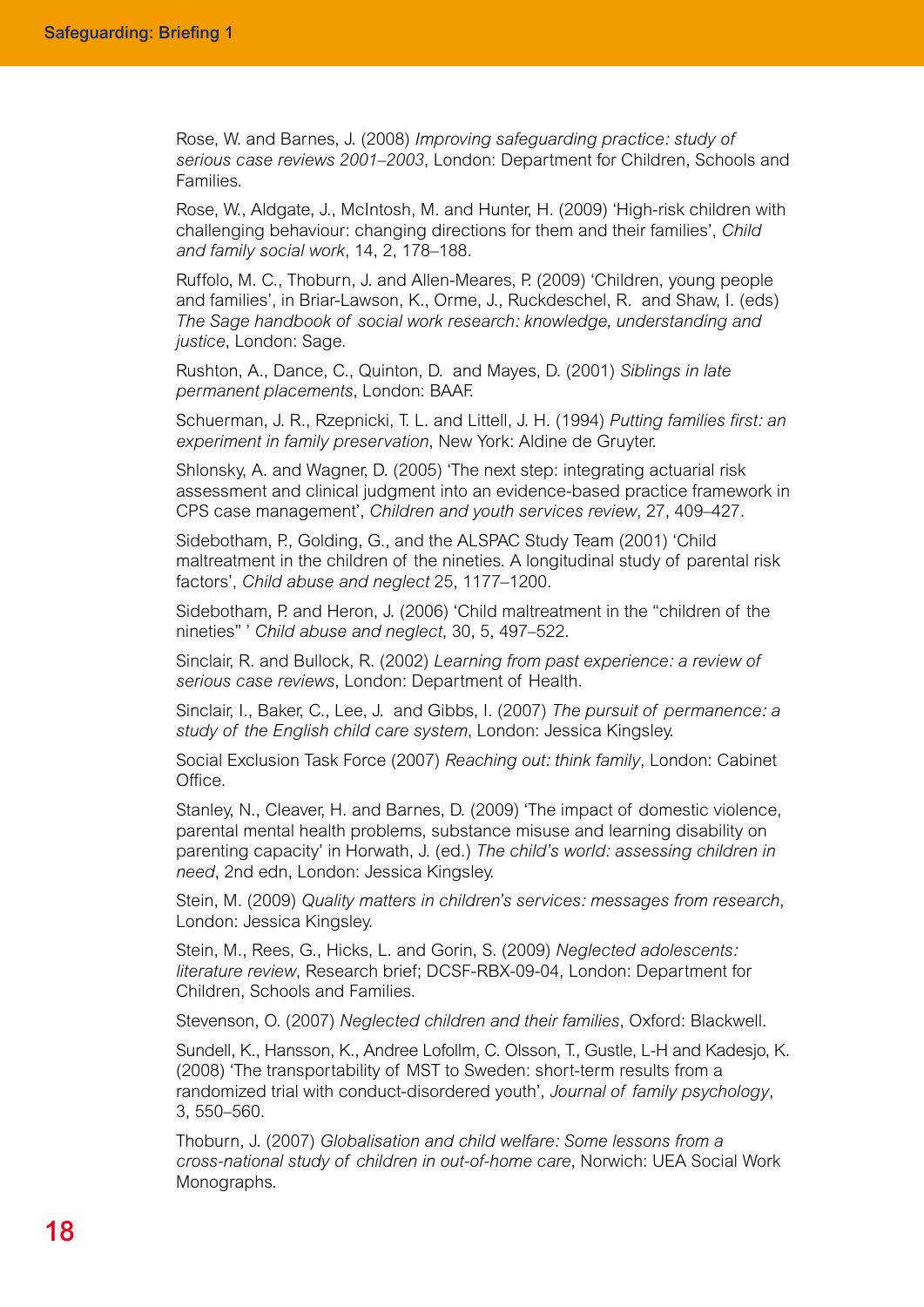Thoburn, J., Lewis, A. and Shemmings, D. (1995) *Paternalism or partnership? Family involvement in the child protection process*, London: HMSO.

Thoburn, J., Wilding, J. and Watson, J. (2000) *Family support in cases of emotional maltreatment and neglect*, London: The Stationery Office.

Thoburn, J., Chand, A. and Procter, J. (2005) *Child welfare services for minority ethnic families: the research reviewed*. London: Jessica Kingsley.

Tompsett, H., Ashworth, M., Atkins, C., Bell, I., Gallagher, A., Morgan, M., and Wainwright, P. (2009) *The child, the family and the GP: tensions and conflicts of interest in safeguarding children*, London: DCSF Research Brief RBX-09-05.

Tunstill, J. (2007) *Volunteers in child protection*, London: CSV.

Tunstill, J., Aldgate, J. and Hughes, M. (2006) *Improving children's services networks: lessons from family centres*, London: Jessica Kingsley.

Tunstill, J. Aldgate, J. and Allnock, D. (2007) *Understanding the contribution of Sure Start Local Programmes to the task of safeguarding children's welfare*, London: Department for Education and Skills.

Tunstill, J. and Blewett, J. (2009) *The delivery of targeted family support in a universal setting*, London: Action for Children.

University of East Anglia and National Children's Bureau (2007) *National evaluation of children's trust pathfinders final report*, London: Department for Children, Schools and Families.

Utting, D., Monteiro, H. and Ghate, D. (2007) *Interventions for children at risk of developing antisocial personality disorder*, London: Cabinet Office/Policy Research Bureau.

Vesneski, W. (2009) 'Street-level bureaucracy and family group decision-making in the USA', *Child and family social work*, 14, 1–5.

Ward, H., Holmes, L., Moyers, S., Munro, E. and Poursanidou, D. (2004) *Safeguarding children: a scoping study of research in three areas*, Loughborough: University of Loughborough Centre for Child and Family Research.

Whittaker, J. (2009) 'Evidence-based intervention and services for high-risk youth: a North American perspective on the challenges of integration for policy, practice and research', *Child and family social work*, 14, 2, 166–177.

Wilson, K. and James, A. (eds) (2007) *The child protection handbook*, third edn, Philadelphia: Elsevier.

Woodhouse, D. and Pengelly, P. (1991) *Anxiety and the dynamics of collaboration*, Aberdeen: Aberdeen University Press.